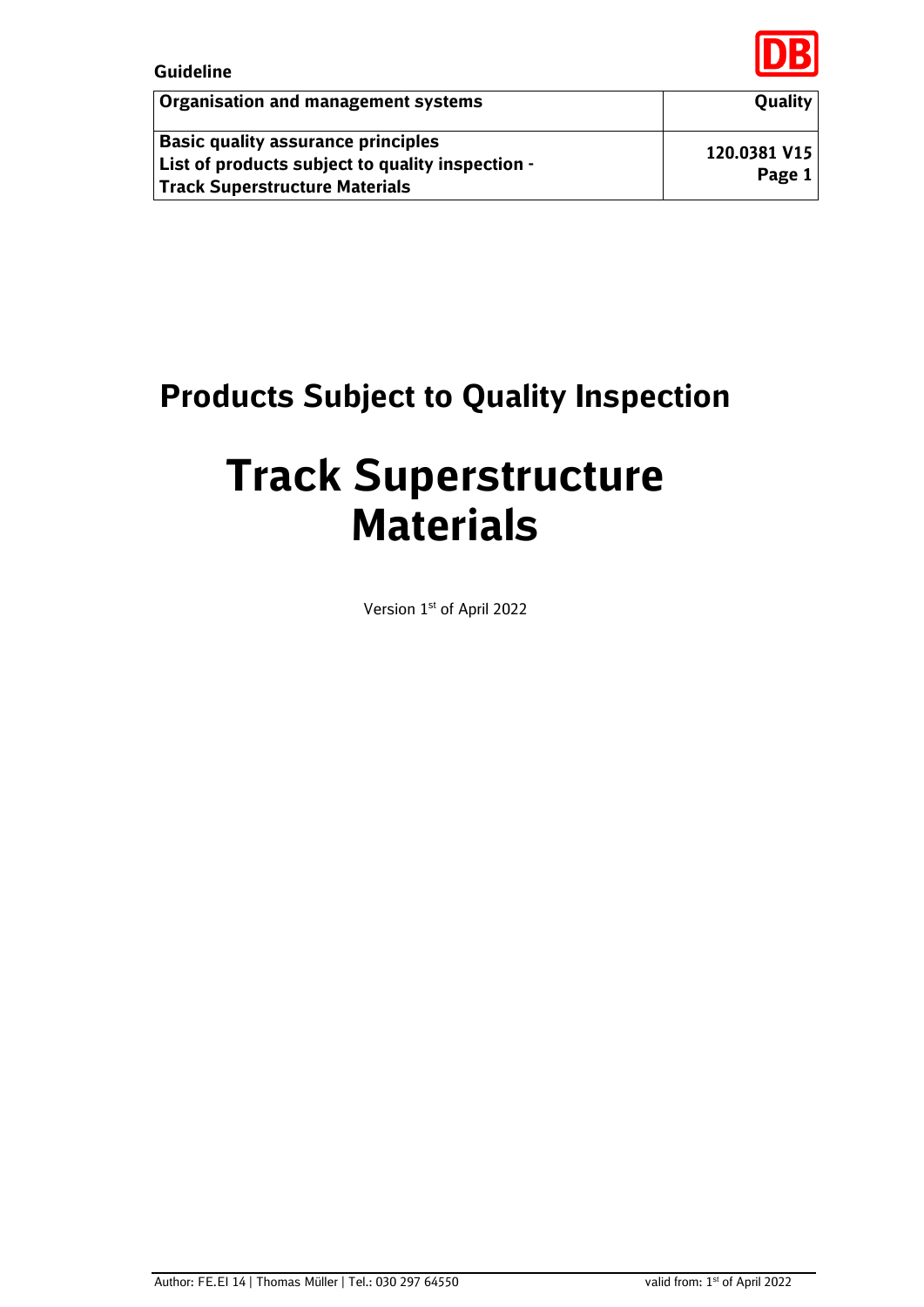| Organisation and management systems                                                                                      | <b>Quality</b>         |
|--------------------------------------------------------------------------------------------------------------------------|------------------------|
| Basic quality assurance principles<br>List of products subject to quality inspection -<br>Track superstructure materials | 120.0381 V15<br>Page 2 |

# **Contents**

#### **Part 1: General rules**

| Section | Theme                                            | page |
|---------|--------------------------------------------------|------|
| 1       | Purpose                                          | 3    |
| 2       | <b>Genaral notes</b>                             | 3    |
| 3       | Quality capability of Contractor                 | 3    |
| 4       | Inspection levels                                | 4    |
| 5       | Manufacturer-related product qualification (HPQ) | 5    |
| 6       | Quality engineering (QE) methods                 | 5    |
| 7       | Special production processes                     |      |
| 8       | Regular inspections                              |      |
| 9       | 8D report                                        | 8    |
| 10      | Documentation and proofs of conformity           | 9    |
| 11      | Marking                                          | 10   |
| 12      | List of abbreviations                            |      |
|         |                                                  |      |

*The border bar on the left means: Changes compared to the last version! (01.03.2021)*

#### **Part 2: Determination of the minimum scope of quality assurance measures on parts, components and systems**

| $1 - 9$ | Structure level product groups/products |  |
|---------|-----------------------------------------|--|
|         |                                         |  |

*All changes compared to the previous version valid from 01.02.2021 have been marked with "²" in the respective field.*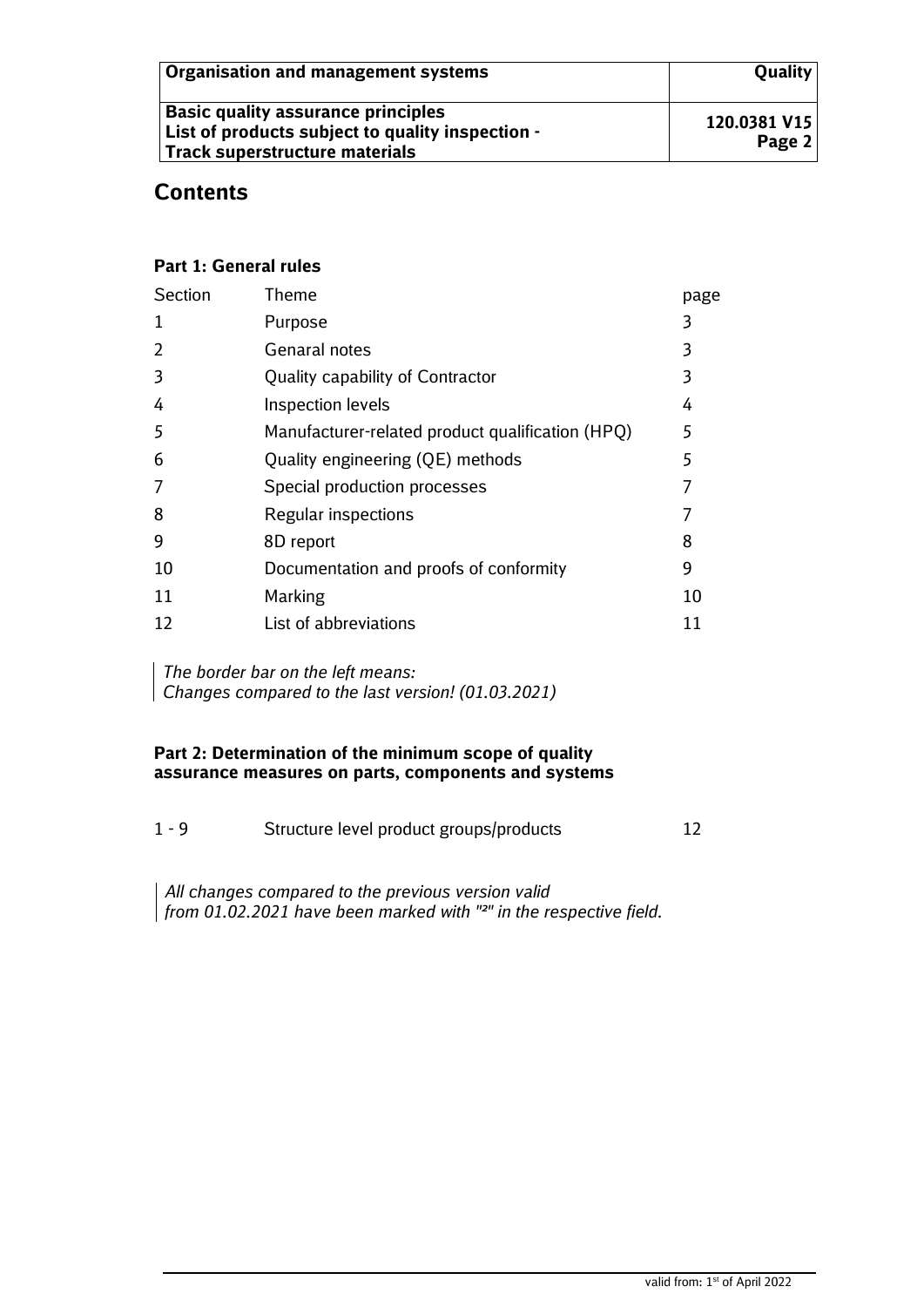| Organisation and management systems                                                                                      | <b>Quality</b>           |
|--------------------------------------------------------------------------------------------------------------------------|--------------------------|
| Basic quality assurance principles<br>List of products subject to quality inspection -<br>Track superstructure materials | 120.0381 V15<br>Page $3$ |

#### **Teil 1: General rules**

#### **1 Purpose**

 $(1)$ The list of products subject to quality assurance regulates the minimum **Basic** scope of the quality assurance measures of Deutsche Bahn AG (DB AG) for the products listed. The provisions made apply both to the procurement of these products by Deutsche Bahn AG and its affiliated companies and to the procurement of these products by contractors (AN)/subcontractors (UAN) within the scope of orders placed by Deutsche Bahn AG and its affiliated companies.

| (2)                     | The list of products subject to quality control consists of                                                                                                                                                                                                                                                                                                                                                           | <b>Constituent</b>                                                         |
|-------------------------|-----------------------------------------------------------------------------------------------------------------------------------------------------------------------------------------------------------------------------------------------------------------------------------------------------------------------------------------------------------------------------------------------------------------------|----------------------------------------------------------------------------|
|                         | Part 1: General regulations                                                                                                                                                                                                                                                                                                                                                                                           | parts                                                                      |
|                         | Part 2: Specification of the minimum scope of quality assurance<br>measures on parts, components and systems.                                                                                                                                                                                                                                                                                                         |                                                                            |
| (3)                     | This list applies to the procurement of parts, components and systems<br>for new construction as well as maintenance of/on permanent way ma-<br>terials.                                                                                                                                                                                                                                                              | <b>Scope</b>                                                               |
| $\overline{2}$          | <b>General notes</b>                                                                                                                                                                                                                                                                                                                                                                                                  |                                                                            |
| (1)                     | The products shall be assigned to test levels P I and P II according to<br>aspects of complexity and safety relevance. The assignment of the prod-<br>ucts to P I/P II and the evaluation of the Contractor's quality capability -<br>Q1, Q2 or Q3 - result in the type and scope of the quality assurance<br>measures to be carried out by Deutsche Bahn AG's quality assurance<br>department and by the Contractor. | <b>Inspection</b><br>levels/ quality<br>capability of<br><b>Cantractor</b> |
| (2)                     | New products that are not listed in Part 2 but are comparable with the<br>products listed shall be allocated appropriate quality assurance<br>measures correspondingly.                                                                                                                                                                                                                                               | <b>New products</b>                                                        |
| (3)                     | The basis for action are the contractually agreed regulations (e.g. EVB,<br>DIN, EN, UIC, DBS, drawings, checklists, specifications).                                                                                                                                                                                                                                                                                 | Handlungs-<br>grundlage                                                    |
| $\overline{\mathbf{3}}$ | <b>Quality capability of Contractor</b>                                                                                                                                                                                                                                                                                                                                                                               |                                                                            |
| (1)                     | The quality assurance department of DB AG's Purchasing Department<br>evaluates the Contractor's quality capability and classifies the Contractor<br>in the Q1, Q2 or Q3 category.                                                                                                                                                                                                                                     | Quality<br>capability of<br><b>Contractor</b>                              |
| (2)                     | This classification is usually valid for one year and can be updated if<br>necessary. The update is based on the evaluation of the quality data<br>(e.g. complaints, product probation, quality data) and/or on the result of<br>an audit.                                                                                                                                                                            | <b>Update</b>                                                              |
| (3)                     | The classification may be changed at any time in the event of changes<br>in the quality capability of the Contractor or its Subcontractors or in the<br>quality of the products and services.                                                                                                                                                                                                                         | <b>Change</b>                                                              |
| (4)                     | Non-classified employees of Deutsche Bahn AG shall be treated as em-<br>ployees of category Q3.                                                                                                                                                                                                                                                                                                                       | <b>Constructors</b><br>with no Q-rating                                    |
|                         |                                                                                                                                                                                                                                                                                                                                                                                                                       |                                                                            |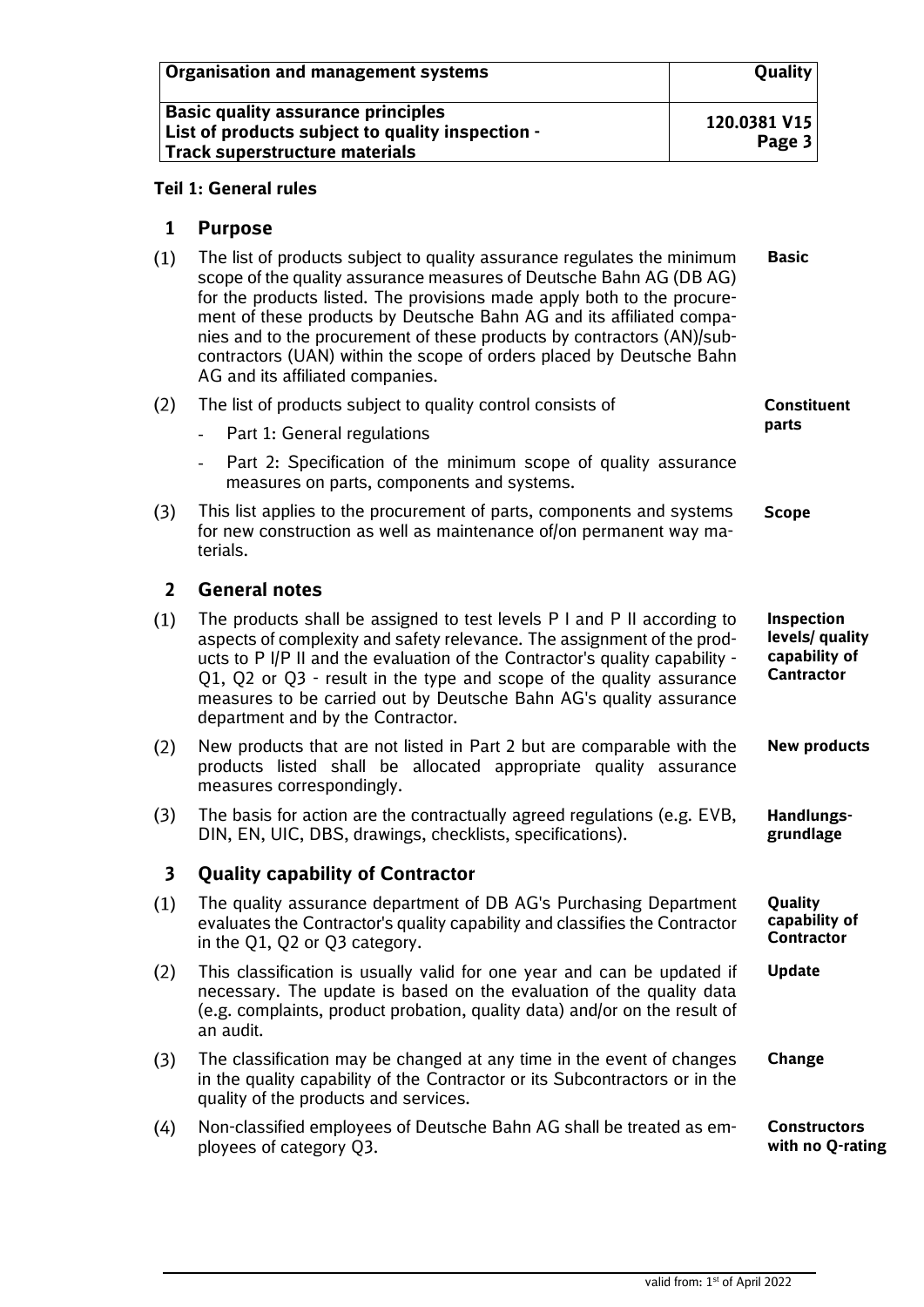| Organisation and management systems                                                                                                    | <b>Quality</b>         |
|----------------------------------------------------------------------------------------------------------------------------------------|------------------------|
| <b>Basic quality assurance principles</b><br>List of products subject to quality inspection -<br><b>Track superstructure materials</b> | 120.0381 V15<br>Page 4 |

### **4 Inspection levels**

 $(1)$ The scope of the quality assurance measures is basically derived from **Scope**the following tables.

| <b>Products</b><br>with<br>inspection<br>level | Contractor's<br>Q-rating | <b>Quality assurance measures</b>                                                                                                         |
|------------------------------------------------|--------------------------|-------------------------------------------------------------------------------------------------------------------------------------------|
|                                                | Q1                       | Deutsche Bahn AG carries out sample test-<br>ing of the deliveries for product inspection<br>purposes.                                    |
|                                                |                          | Delivery with 3.1 inspection certificate/'Ü-EBA'<br>conformity mark/CE marking and delivery re-<br>lease/inspection certificate by DB AG. |
|                                                | Q <sub>2</sub>           | Deutsche Bahn AG checks every delivery.                                                                                                   |
|                                                |                          | Delivery with 3.1 inspection certificate/'Ü-EBA'<br>conformity mark/CE marking and delivery re-<br>lease/inspection certificate by DB AG. |
|                                                |                          | <b>Contractor is barred</b>                                                                                                               |

 **Table 1: QA measures for inspection level I (PI) products**

| <b>Products</b><br>with<br>inspection<br>level | Contractor's<br>Q-rating | Quality assurance measures                                                                                                                                                                                |
|------------------------------------------------|--------------------------|-----------------------------------------------------------------------------------------------------------------------------------------------------------------------------------------------------------|
| Ш                                              | Q1                       | Deutsche Bahn AG accepts complete in-<br>spection by the manufacturer.<br>Regular inspections of Contractor by DB AG.<br>Delivery with 3.1 inspection certificate/'Ü-EBA'<br>conformity mark /CE marking. |
|                                                | Q <sub>2</sub>           | Deutsche Bahn AG carries out sample test-<br>ing of the deliveries for product inspection<br>purposes.                                                                                                    |
|                                                |                          | Delivery with 3.1 inspection certificate/'Ü-EBA'<br>conformity mark /CE marking and delivery re-<br>lease/inspection certificate by DB AG.                                                                |
|                                                |                          | <b>Contractor is barred</b>                                                                                                                                                                               |

 **Table 2: QA measures for inspection level II (PII) products**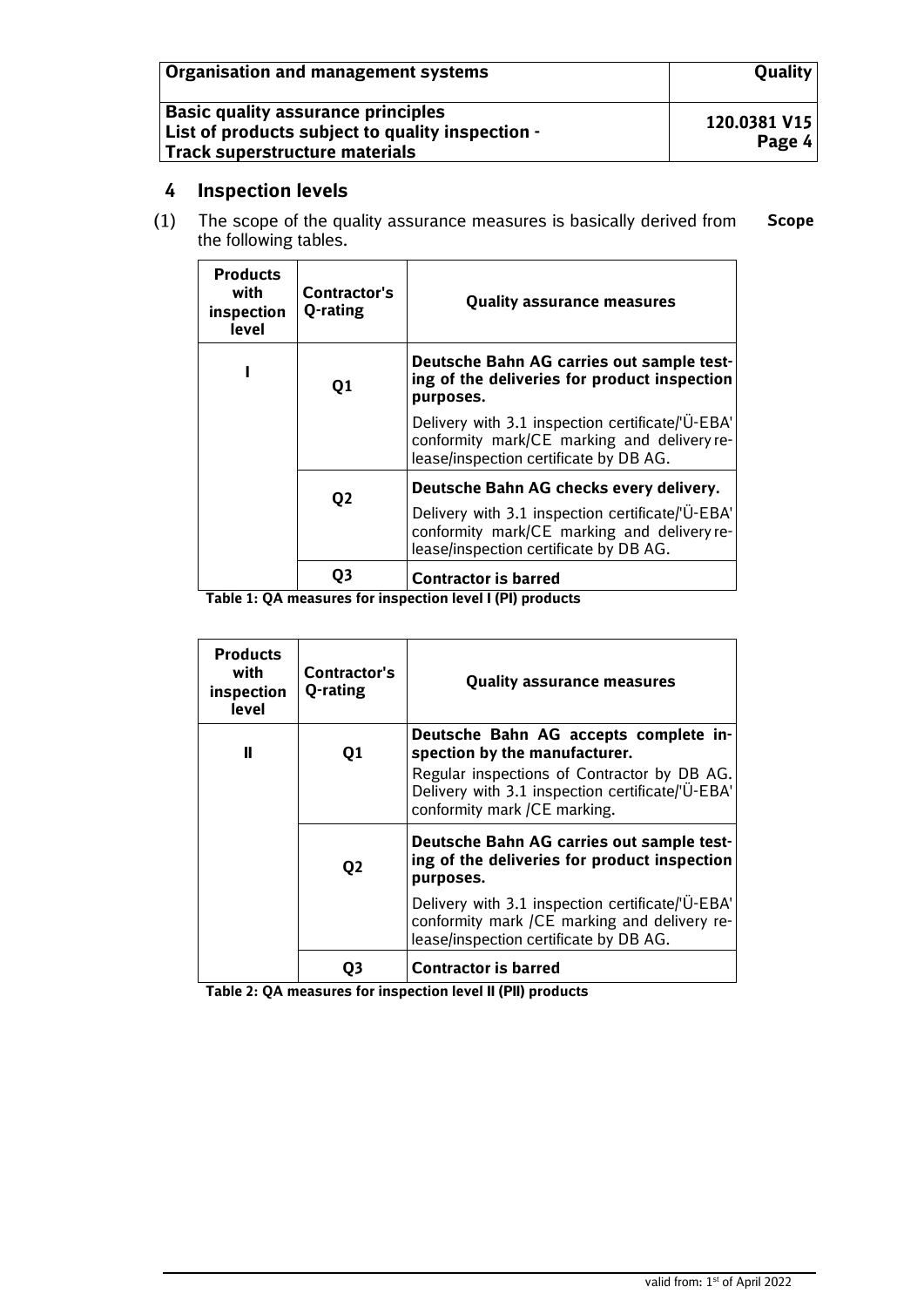|     | <b>Organisation and management systems</b>                                                                                                                                                                                                                                                                                                                                                                                                                                                                                                                                                                                                                                                   | Quality                              |  |
|-----|----------------------------------------------------------------------------------------------------------------------------------------------------------------------------------------------------------------------------------------------------------------------------------------------------------------------------------------------------------------------------------------------------------------------------------------------------------------------------------------------------------------------------------------------------------------------------------------------------------------------------------------------------------------------------------------------|--------------------------------------|--|
|     | <b>Basic quality assurance principles</b><br>List of products subject to quality inspection -<br><b>Track superstructure materials</b>                                                                                                                                                                                                                                                                                                                                                                                                                                                                                                                                                       | 120.0381 V15<br>Page 5               |  |
| 5   | Manufactured-related product qualification (HPQ)                                                                                                                                                                                                                                                                                                                                                                                                                                                                                                                                                                                                                                             |                                      |  |
| (1) | Manufacturer-related product qualification is a quality assurance instru-<br>ment of Deutsche Bahn AG and is generally based on requirements from<br>national and international railway-specific standards, regulations and<br>guidelines.                                                                                                                                                                                                                                                                                                                                                                                                                                                   | <b>Basis</b>                         |  |
| (2) | The aim of the HPQ is to ensure that special products are only supplied<br>by manufacturers who have demonstrated that they can meet the re-<br>quirements for safety, reliability and process capability. The HPQ is re-<br>quired from manufacturers for specific production processes (e.g. cast-<br>ing, forging) who supply directly or indirectly to Deutsche Bahn AG. The<br>specific products are identified in Part 2 of this document.                                                                                                                                                                                                                                             | <b>Objective</b>                     |  |
| (3) | The validity of the HPQ is usually 3 years. An HPQ shall be performed<br>again                                                                                                                                                                                                                                                                                                                                                                                                                                                                                                                                                                                                               | <b>Validity</b>                      |  |
|     | in case of relocation of production<br>in the event of changes to production methods or process sequences<br>after the expiry of the 3-year validity period in the case of indirect<br>suppliers<br>after 6 years at the latest in the case of direct suppliers (after 3 years,<br>a one-time extension can take place if deliveries have been made on<br>the basis of a contract and the conditions on the basis of which the<br>HPQ was issued have not changed).                                                                                                                                                                                                                          |                                      |  |
| 6   | <b>Quality engineering (QE) methods</b>                                                                                                                                                                                                                                                                                                                                                                                                                                                                                                                                                                                                                                                      |                                      |  |
| (1) | In order to support the quality planning of the CO during the entire prod-<br>uct development, the requirements of DB AG for quality engineering<br>methods are described below. QE methods are to flank testing quality<br>assurance measures such as HPQ and control monitoring and to sup-<br>plement these with their preventive approach.                                                                                                                                                                                                                                                                                                                                               | <b>Basis</b>                         |  |
| (2) | The aim of the QE measures is to ensure the translation of requirements<br>into product characteristics and to adequately control the delivery quality<br>of products subject to quality assurance through preventive quality as-<br>surance and evaluation of the design and manufacturing processes.                                                                                                                                                                                                                                                                                                                                                                                       | <b>Objective</b>                     |  |
| (3) | Contractors with development responsibility are obliged to document<br>planned measures to safeguard product and process quality during de-<br>velopment in a QE plan. The selection of suitable measures and com-<br>ponents shall be based on a risk-based approach.                                                                                                                                                                                                                                                                                                                                                                                                                       | <b>Quality planning</b><br>(QE plan) |  |
| (4) | Obligatory results of the product and process development of the Con-<br>tractor are design and process FMEA according to DIN EN 60812 in<br>which the progress of the risk minimization is to be documented. For the<br>execution, at least the specifications according to VDA Volume 4 "As-<br>suring Quality in the Process Environment" or AIAG "Potential Failure<br>Mode and Effects Analysis (FMEA)", shall be applied. The equivalence<br>of FMEA based on other standards than those mentioned shall be<br>proven by the Contractor. For the evaluation of the significance of a fail-<br>ure, the following catalog shall be used in addition to the aforementioned<br>standards: | <b>FMEA</b>                          |  |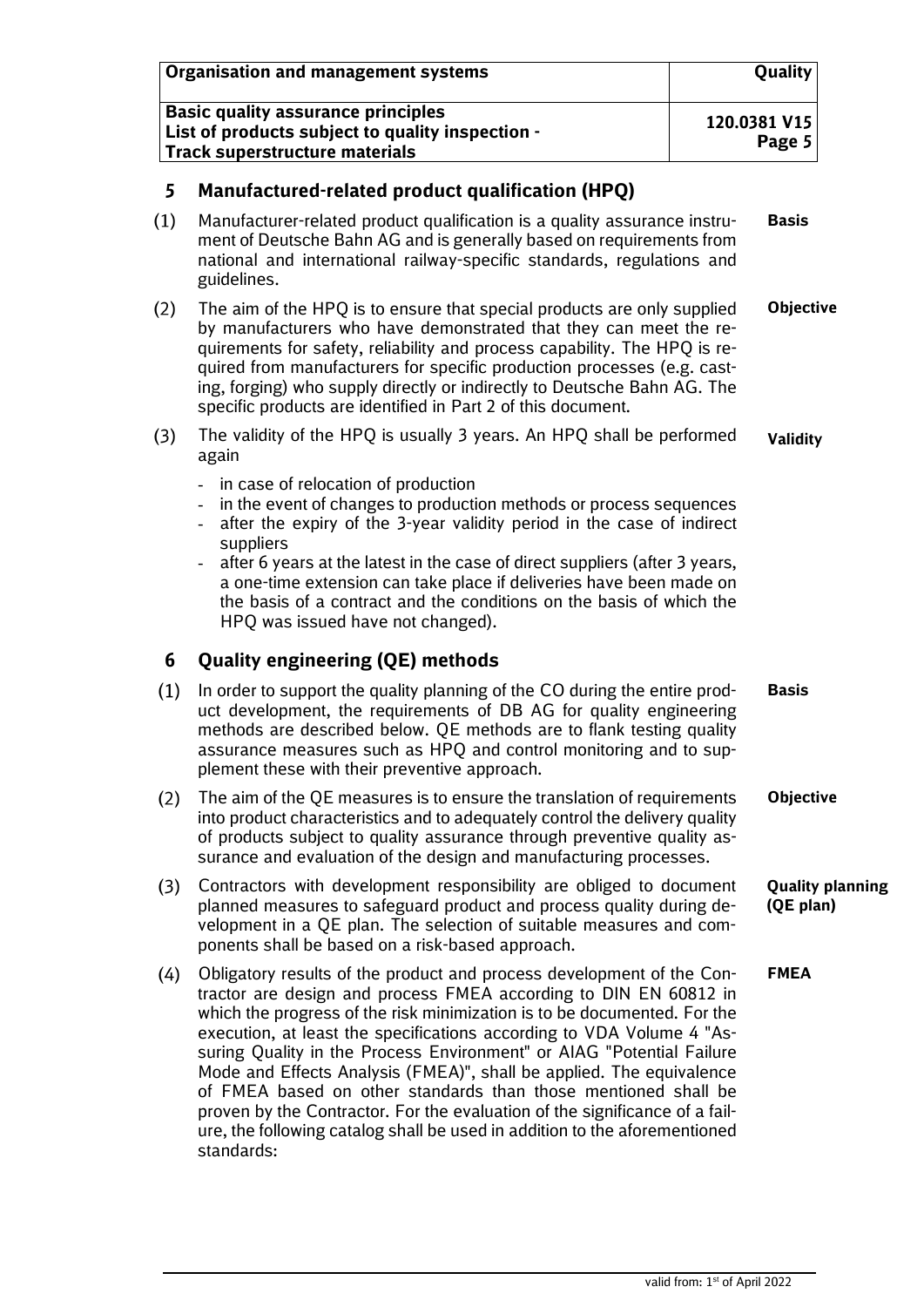| <b>Organisation and management systems</b>                                                                                      | <b>Quality</b>         |
|---------------------------------------------------------------------------------------------------------------------------------|------------------------|
| <b>Basic quality assurance principles</b><br>List of products subject to quality inspection -<br>Track superstructure materials | 120.0381 V15<br>Page 6 |

|      | $\mathbf{1}$                                                                                                                                                                            | Very minor, very minor functional impairment, only detectable by<br>skilled personnel                                                                                                                                                                                            |                                            |
|------|-----------------------------------------------------------------------------------------------------------------------------------------------------------------------------------------|----------------------------------------------------------------------------------------------------------------------------------------------------------------------------------------------------------------------------------------------------------------------------------|--------------------------------------------|
|      | $2 - 3$                                                                                                                                                                                 | Minor, minor functional impairment of the components, elimina-<br>tion during the next maintenance session, functional limitation of<br>operating and comfort systems                                                                                                            |                                            |
|      | $4 - 6$                                                                                                                                                                                 | Moderate, functionality of components limited, immediate error-<br>elimination not absolutely necessary, functional limitation of im-<br>portant operating and comfort systems, alternatives possible                                                                            |                                            |
|      | $7 - 8$                                                                                                                                                                                 | Severe, severe functional limitation of components, immediate<br>elimination mandatory, functional limitation of important subsys-<br>tems, slow approach, train at a standstill                                                                                                 |                                            |
|      | $9 - 10$                                                                                                                                                                                | Very severe, safety risk, statutory requirements not met, dispro-<br>portionately high cost of replacement in the event of breakdown,<br>damage, or maintenance work                                                                                                             |                                            |
|      |                                                                                                                                                                                         | <b>Table 3: Importance of errors</b>                                                                                                                                                                                                                                             |                                            |
| (5)  |                                                                                                                                                                                         | The maintainability and availability in operation in accordance with DIN<br>EN 50126 shall be taken into account in the design FMEA.                                                                                                                                             | <b>Maintainability and</b><br>availability |
| (6)  | The Contractor shall be obliged to perform a process FMEA prior to the<br>start of series production and to document it as one of the prerequisites<br>for internal production release. |                                                                                                                                                                                                                                                                                  | <b>Internal production</b><br>release      |
| (7)  |                                                                                                                                                                                         | The documentation of the QE measures shall be kept up to date, in par-<br>ticular field data, test results as well as internal and external complaints<br>shall be taken into account. In addition, a revision of design and process<br>FMEA is required in the following cases: | <b>Updating</b>                            |
|      |                                                                                                                                                                                         | Design changes                                                                                                                                                                                                                                                                   |                                            |
|      |                                                                                                                                                                                         | Relocation of production                                                                                                                                                                                                                                                         |                                            |
|      |                                                                                                                                                                                         | Change of production methods or process flows                                                                                                                                                                                                                                    |                                            |
| (8)  |                                                                                                                                                                                         | The effectiveness of the QE methods and the resulting measures shall<br>be verified by annual internal audits of the CO.                                                                                                                                                         | <b>Effectiveness</b><br>checks             |
| (9)  |                                                                                                                                                                                         | The QE plan, design and process FMEA shall be submitted to Deutsche<br>Bahn AG for inspection upon request.                                                                                                                                                                      | <b>Inspection</b>                          |
| (10) |                                                                                                                                                                                         | The QE plan and the design and process FMEA shall be checked by<br>$\blacksquare$<br>the contract of the contract of the contract of the contract of the contract of the contract of the contract of                                                                             | <b>Initial checks</b>                      |

- $(1)$ Deutsche Bahn AG. An initial review of the process FMEA shall be performed at the latest prior to series production, for example for HPQ or initial sample inspection.
- (11) The Contractor is obliged to evaluate its UAN on the basis of risk-based criteria. Points (1) - (10) shall apply analogously to UANs that contribute significantly to the success of the end product and the product of the UAN is listed in Part 2 of the LgP. The application of points (1)-(10) for the responsible UAN shall be verified by the CO. **Subcontructors**
- $(12)$  One of the points 7a) 7c) or a new tender leads to immediate application of the requirements of this guideline. A process FMEA must be prepared by 31.12.2018 for all products subject to quality inspection to be **Transition period**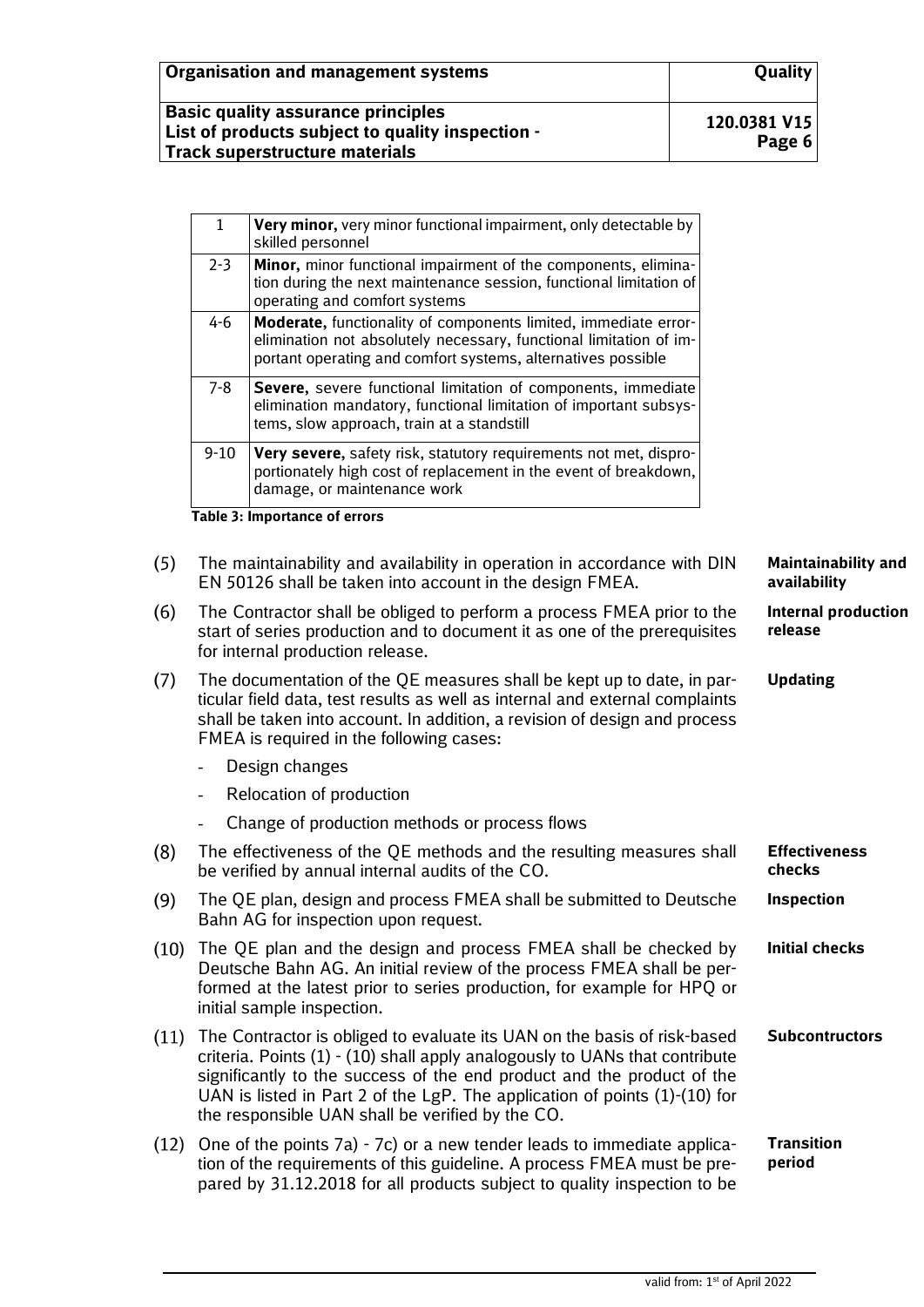|                | <b>Organisation and management systems</b>                                                                                                                                                                                                                                                                                                                                                                                                                                                                                            | Quality                                                         |
|----------------|---------------------------------------------------------------------------------------------------------------------------------------------------------------------------------------------------------------------------------------------------------------------------------------------------------------------------------------------------------------------------------------------------------------------------------------------------------------------------------------------------------------------------------------|-----------------------------------------------------------------|
|                | <b>Basic quality assurance principles</b><br>List of products subject to quality inspection -<br><b>Track superstructure materials</b>                                                                                                                                                                                                                                                                                                                                                                                                | 120.0381 V15<br>Page 7                                          |
|                | supplied to DB AG. A design FMEA is only required for newly developed<br>products that are approved by DB Netz AG after 31 December 2018.                                                                                                                                                                                                                                                                                                                                                                                             |                                                                 |
| (13)           | An essential task of quality assurance is the monitoring of test criteria.<br>Suitable measuring and test equipment is required for the comparability<br>of measurement and test results. Calibration is performed by appropriate<br>procedures and institutions.                                                                                                                                                                                                                                                                     | <b>Measuring</b><br>equipment                                   |
| (14)           | In the quality assurance of all railway-specific and standardized meas-<br>uring and test equipment, the general requirements for the competence<br>of testing and calibration laboratories according to DIN ISO 17025 are<br>decisive.                                                                                                                                                                                                                                                                                               | <b>Requirements</b><br>for testing<br><b>laboratories</b>       |
| $\overline{7}$ | <b>Special production processes</b>                                                                                                                                                                                                                                                                                                                                                                                                                                                                                                   |                                                                 |
| (1)            | Special manufacturing processes are regulated in the respective norms<br>and DB standards.                                                                                                                                                                                                                                                                                                                                                                                                                                            | <b>DB Standards</b>                                             |
| 8              | <b>Regular inspections</b>                                                                                                                                                                                                                                                                                                                                                                                                                                                                                                            |                                                                 |
| (1)            | In order to safeguard the quality interests of Deutsche Bahn AG, all COs<br>with products of test level II and Q1 classification as well as the existing<br>supply contract shall be monitored by DB AG's quality assurance depart-<br>ment. Product and/or process audits are carried out as part of this regu-<br>lar monitoring. The audits can also take the form of unannounced in-<br>spections.                                                                                                                                | <b>Regular</b><br>inspections at<br>contructors'<br>premises    |
| (2)            | If quality risks or quality deficiencies are identified in the course of the<br>regular surveillance, this may result in a change of the Q-classification<br>and/or the withdrawal of the HPQ.                                                                                                                                                                                                                                                                                                                                        | <b>Shortcomings</b><br>and validity                             |
|                | The direct effects on existing supply and service contracts will be exam-<br>ined by Purchasing once the results are available and appropriate<br>measures will be initiated.                                                                                                                                                                                                                                                                                                                                                         |                                                                 |
| (3)            | For subcontructors that supply products subject to quality inspection in<br>accordance with this list to DB AG's CO, the respective CO must carry<br>out the defined number of regular inspections (see "Guideline for regular<br>inspections" in the supplier portal of Purchasing). The planning of the<br>quality checks and their results (including findings and measures) must<br>be proven to Deutsche Bahn AG as part of the assessment of the quality<br>capability or as part of the standard monitoring of the contractor. | <b>Regular</b><br>inspections at<br>subcontructors'<br>premises |
| (4)            | Insofar as risks and/or defects have been identified at UAN, the effects<br>on the Q rating of one or more COs and the further measures at the UAN<br>shall be determined in consultation with the CO's purchasing and quality<br>assurance departments. The Contractor shall bear any additional ex-<br>penses incurred by Deutsche Bahn AG as a result.                                                                                                                                                                             | <b>Shortcomings</b>                                             |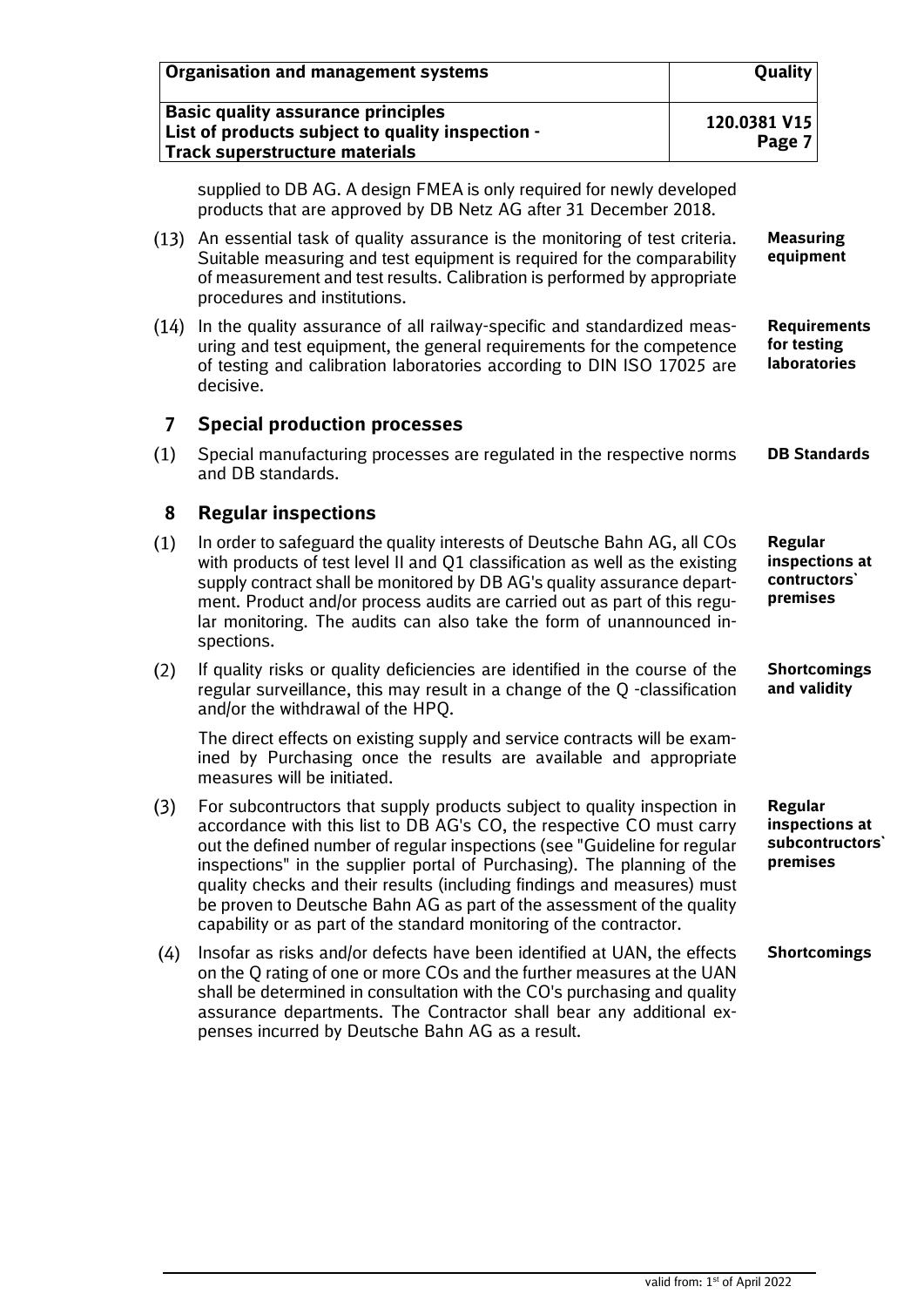| <b>Organisation and management systems</b>                                                                                             | <b>Quality</b>           |
|----------------------------------------------------------------------------------------------------------------------------------------|--------------------------|
| <b>Basic quality assurance principles</b><br>List of products subject to quality inspection -<br><b>Track superstructure materials</b> | 120.0381 V15<br>Page $8$ |

#### **9 8D report**

- (1) In the context of complaints, an 8D report is exchanged between the Contractor and DB AG. The process includes the following elements: **Basis**
	- D1: Team determination
	- D2: Error description
	- D3a: Immediate measures DBAG
	- D3b: Immediate measures supplier
	- D4: Causes of error
	- D5: Possible corrective measures
	- D6: Implemented corrective measures
	- D7: Preventive measures implementation
	- D8: Documentation, lessons learned
- (2) (D1) Depending on the nature of the problem, an interdisciplinary team with sufficient product and process knowledge must be appointed. **Implementation**
	- (D2) The description of the fault shall be based on facts.

(D3) If necessary, immediate measures must be taken by both the Contractor (and/or its subcontructor) and DB AG to prevent further damage (e.g. blocking of the material or 100 % testing).

(D4) On the basis of data and facts, probable causes of the fault are to be analyzed by the contructor (subcontructor).

(D5) The selection of corrective measures to eliminate the cause of the defect is the responsibility of the contructor. Based on the root cause analysis, measures are to be identified that permanently eliminate the fault in the sense of DB AG and do not cause any undesired side effects. Before implementing a measure, its effectiveness must be checked. The focus should be on error prevention and error detection.

(D6) In accordance with the effectiveness demonstrated under D5, corrective measures must be defined that reliably prevent the recurrence of the fault. The effectiveness of the measures taken shall be monitored over an appropriate period of time. Once effectiveness has been demonstrated, immediate measures still in progress, such as additional tests, may be scaled back.

(D7) In order to exclude recurrences of the occurred/similar defects, the contructor (and/or his subcontractor) shall take preventive measures such as e.g. inclusion of the defect in the design and/or process FMEA, adaptation of guidelines, work instructions and internal processes, testing of further production lines or related processes for robustness against the occurred defect.

(D8) In the sense of a Lesson Learned, the most important findings-se from the 8D are documented. An 8D report can only be closed by appropriately authorized personnel and with the consent of the customer DB AG.

(3) – remains free -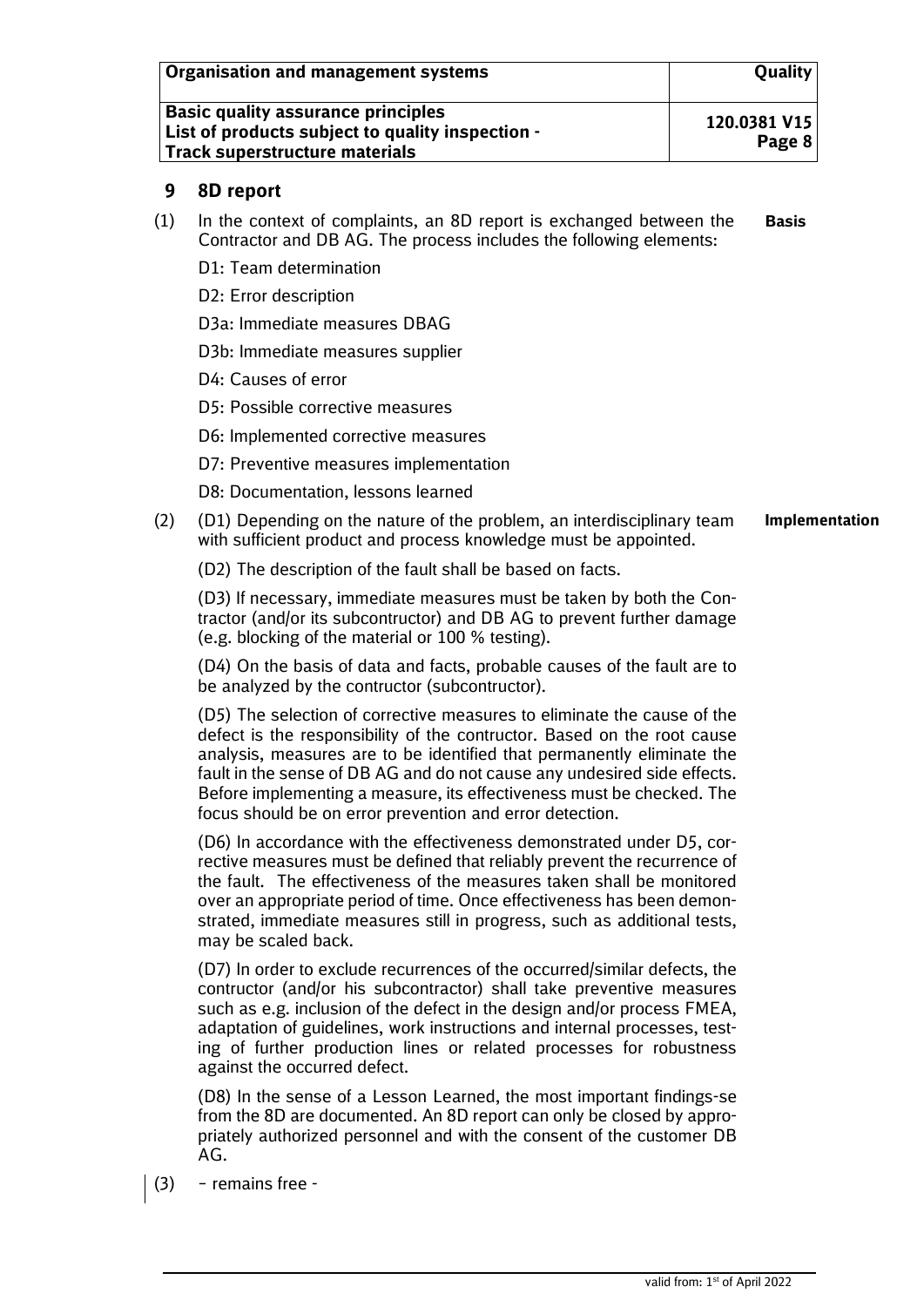|     | <b>Organisation and management systems</b>                                                                                                                                                                                                                                                                                                                                                                                          | Quality                          |                       |
|-----|-------------------------------------------------------------------------------------------------------------------------------------------------------------------------------------------------------------------------------------------------------------------------------------------------------------------------------------------------------------------------------------------------------------------------------------|----------------------------------|-----------------------|
|     | <b>Basic quality assurance principles</b><br>List of products subject to quality inspection -<br><b>Track superstructure materials</b>                                                                                                                                                                                                                                                                                              | 120.0381 V15<br>Page 9           |                       |
| (4) | The printed form 120.0381V30 "Guideline & Form 8D Report" in the An-<br>nex to the Guideline shall be used internally to create the 8D Report (see<br>also DB Netz process portal: LN24-01-07). A separate external guideline<br>is also stored in the supplier portal.                                                                                                                                                             |                                  | <b>Printed form</b>   |
|     | 10 Documentation and proofs of conformity                                                                                                                                                                                                                                                                                                                                                                                           |                                  |                       |
| (1) | For products and components according to the list "Products subject to<br>quality inspection - permanent way material" Part 2, the supplier shall in<br>principle document a documentation/proof of conformity depending on<br>the inspection level of the product (PI or PII) and its classification (Q1 or<br>Q2) for each delivery or partial delivery. The supplier must keep the proof<br>of conformity for at least 10 years. | <b>Inspection</b><br>certificate |                       |
|     | Verification for products of test level I:                                                                                                                                                                                                                                                                                                                                                                                          |                                  |                       |
|     | - as Q1 supplier: acceptance test certificate 3.1 according to DIN EN<br>10204 and delivery release/test certificate of DB AG                                                                                                                                                                                                                                                                                                       |                                  |                       |
|     | - as Q2-supplier: acceptance test certificate 3.1 according to DIN EN<br>10204 and delivery release/ test certificate of DB AG                                                                                                                                                                                                                                                                                                      |                                  |                       |
|     | Verification for products of test level II:                                                                                                                                                                                                                                                                                                                                                                                         |                                  |                       |
|     | - as Q1 supplier: acceptance test certificate 3.1 according to DIN EN<br>10204                                                                                                                                                                                                                                                                                                                                                      |                                  |                       |
|     | - as Q2-supplier: acceptance test certificate 3.1 according to DIN EN<br>10204 and delivery release/ test certificate of DB AG                                                                                                                                                                                                                                                                                                      |                                  |                       |
| (2) | These certificates of conformity serve Deutsche Bahn AG or EBA and<br>the industry as proof that the agreed quality assurance measures have<br>been carried out and that the products meet the requirements in terms<br>of quality. Furthermore, the identification and unambiguous assignment<br>of products and components in the event of defect notifications shall be<br>ensured.                                              | declaration                      | <b>TSI conformity</b> |
|     | TSI declarations of conformity shall be provided by the supplier for the<br>following components of the track:                                                                                                                                                                                                                                                                                                                      |                                  |                       |
|     | Rails, sleepers, switches and crossings and complete rail fastening<br>systems.                                                                                                                                                                                                                                                                                                                                                     |                                  |                       |
|     |                                                                                                                                                                                                                                                                                                                                                                                                                                     |                                  |                       |
|     |                                                                                                                                                                                                                                                                                                                                                                                                                                     |                                  |                       |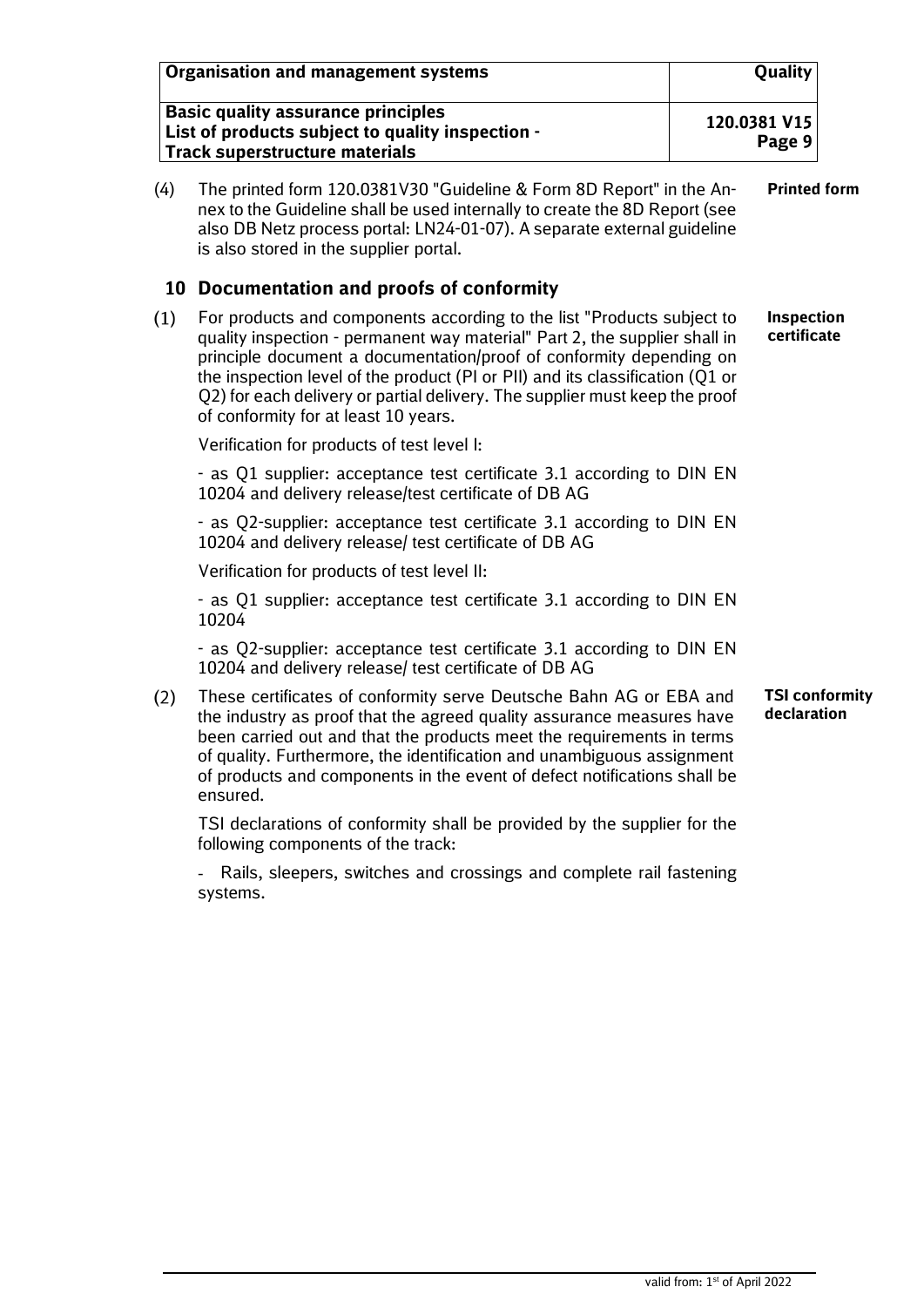| Organisation and management systems                                                                                                    | <b>Quality</b>          |
|----------------------------------------------------------------------------------------------------------------------------------------|-------------------------|
| <b>Basic quality assurance principles</b><br>List of products subject to quality inspection -<br><b>Track superstructure materials</b> | 120.0381 V15<br>Page 10 |

#### **11 Marking**

 $(1)$ Starting with 01.01.2022 the QS mark will be introduced.

It certifies that the supplier and/or manufacturer complies with the manufacturing and delivery conditions of the products listed in the product list of Deutsche Bahn AG. of the products listed in the product list of Deutsche Bahn AG and is monitored by the Quality Assurance Procurement department.



Firma<br>Ort Eisenbahn-Bundesamt gemäß EBA-Zulassung

DB Qualitätssicherung

It is sent to the supplier in connection with the HPQ and/or quality classification and can be attached to the delivery bill, the packaging or the product.

 It is not necessary to send the 3.1 certificates to the construction sites when using the QS mark. However, if necessary, the 3.1 certificates must be sent to the customer or the user of the equipment or the documents must be inspected.

 $(2)$ On the basis of the Administrative Regulation BAU of the Federal Railway Authority (EBA), the U-EBA mark shall be affixed to the construction product, the packaging or the delivery bill, thus confirming that the construction product supplied by it complies with the Railway-Specific Construction Rules Lists of the EBA, the approval or the consent in the individual case.

 This applies to all products approved by the EBA after 1994 have been approved.

 $(3)$ For track ballast, the regulations for CE marking in accordance with DIN EN 13 450 shall be observed. The acceptance test certificate 3.1 according to DIN EN 10 204 is replaced by this.

Use of the CE - mark: (concerns only ballast)

|                                                                                                      | CE<br>01234                                                 |                                                            | CE-Konformitätskennzeichnung,<br>bestehend aus dem in der Richtlinie<br>93168/EWG angegebenen, CE-<br>Symbot |
|------------------------------------------------------------------------------------------------------|-------------------------------------------------------------|------------------------------------------------------------|--------------------------------------------------------------------------------------------------------------|
|                                                                                                      | Any Co Ltd, P.O. Box 21, B-1050                             |                                                            | Kennnummer der Zertifizierungsstelle                                                                         |
|                                                                                                      | 02                                                          |                                                            | Name oder Kennzeichen und<br>eingetragene Anschrift des Herstellers                                          |
|                                                                                                      | 0123-CPD-0456                                               |                                                            | die letzten beiden Ziffern des Jahres.                                                                       |
|                                                                                                      | <b>EN 13450</b><br>Gesteinskömungen für Gleisschotter       |                                                            | in dem das Kennzeichen angebracht<br>wurde                                                                   |
| Komform                                                                                              | Kategorie                                                   | $(Z, B, Fl_{15})$                                          | Nummer des EU-Zertifikats                                                                                    |
| <b>Komgröße</b><br><b>Rohdichte</b>                                                                  | Bezeichnung<br>Kategorie<br><b>Solivert</b>                 | $(d 8. D)$ $8$<br>(Z, B, B)<br>(Mg/m <sup>3</sup> )        | Nummer der Europäischen Norm                                                                                 |
| Wide rstand gegen Zert rüm merung<br><b>Abriebwiderstand</b><br>Reinheit                             | Kategorie<br>Kategorie<br>Kategorie                         | (2, 8, LAm18)<br>(z B., M <sub>DE</sub> RB 5)<br>(Z, B, B) | <b>Beschreibung des Produktes</b><br>und                                                                     |
| Freisetzung gefährlicher Substanzen<br>Frost-Tau-Wechsel-Beständigkeit<br>Verwitterungsbeständigkeit | 2. B. Substanz X: 0.2 um <sup>3</sup><br>Sollwed<br>Sollwed | (Foder MS)<br>(SB)                                         | Angaben zum Produkt und den<br>Vorschriften unterliegenden                                                   |

Bild ZA.1 - Beispiel für die Angaben zur CE-Kennzeichnung von Gesteinskörnungen für Gleisschotter nach System 2+

**QS marking**

**U – EBA marking**

**CE marking**

**CE specimen**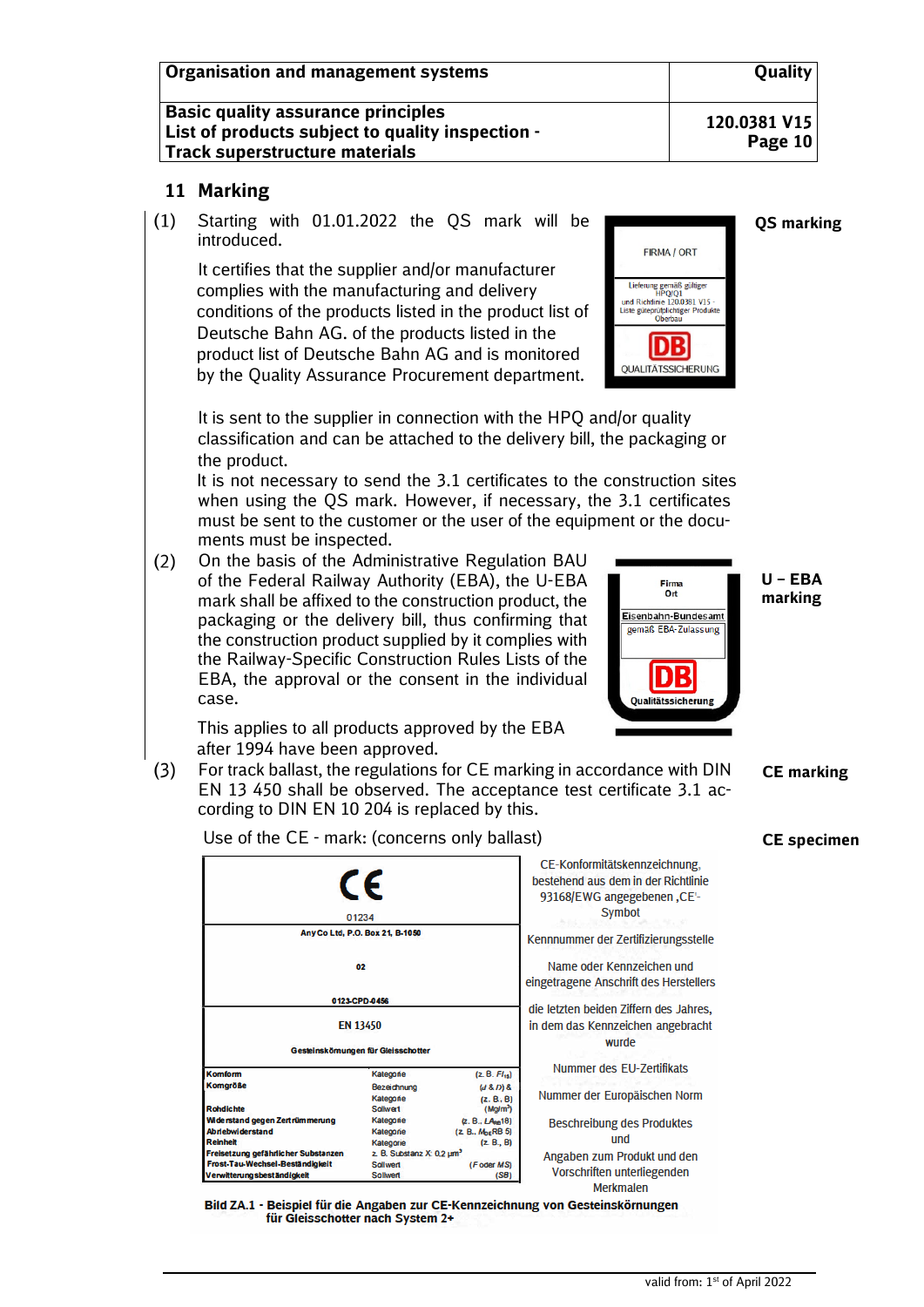| Organisation and management systems                                                                                                    | <b>Quality</b>          |
|----------------------------------------------------------------------------------------------------------------------------------------|-------------------------|
| <b>Basic quality assurance principles</b><br>List of products subject to quality inspection -<br><b>Track superstructure materials</b> | 120.0381 V15<br>Page 11 |

## **12 List of abbreviations**

 $\begin{array}{c} \hline \end{array}$ 

| <b>AIAG</b>            | <b>Automotive Industry Action Group</b>                                                                        |
|------------------------|----------------------------------------------------------------------------------------------------------------|
| DB AG                  | German Railways (Deutsche Bahn AG)                                                                             |
| <b>DBS</b>             | German Railway Standard (Deutsche Bahn Standard)                                                               |
| <b>DIN</b>             | German Institute for Standardization e.V.<br>(Deutsche Institut für Normung e.V.)                              |
| <b>EBA</b>             | <b>German Federal Railway Authority</b><br>(Eisenbahn - Bundesamt)                                             |
| EN                     | European Standard (Europäische Norm)                                                                           |
| <b>EVB</b>             | <b>Supplementary Conditions of Contract</b><br>(Ergänzende Vertragsbedingungen)                                |
| <b>FMEA</b>            | <b>Failure Mode and Effects Analysis</b><br>(Fehlermöglichkeits- und -einfluss Analyse)                        |
| <b>HPO</b>             | Manufacturer-related product qualification<br>(Herstellerbezogene Produktqualifikation)                        |
| log/<br>low            | Engineer drawing track superstructure - tracks/<br>Engineer drawing track superstructure - switches            |
| LgP                    | List of products subject to quality inspection<br>(Liste güteprüfpflichtiger Produkte)                         |
| P <sub>1</sub><br>P II | Inspection level 1 (Prüfstufe 1)<br>Inspection level 2 (Prüfstufe 2)                                           |
| QE                     | Quality classification (Qualitätseinstufung)                                                                   |
| QS                     | Quality assurance (Qualitätssicherung)                                                                         |
| RÜ                     | Regular inspection (Regelüberwachung)                                                                          |
| <b>TSI</b>             | <b>Technical Specifications for Interoperability</b><br>(Technische Spezifikationen für die Interoperabilität) |
| <b>UIC</b>             | International Union of Railways<br>(frz.: Union International des Chemins de Fer)                              |
| VDA                    | Association of the Automotive Industry<br>(Verband der Automobilindustrie)                                     |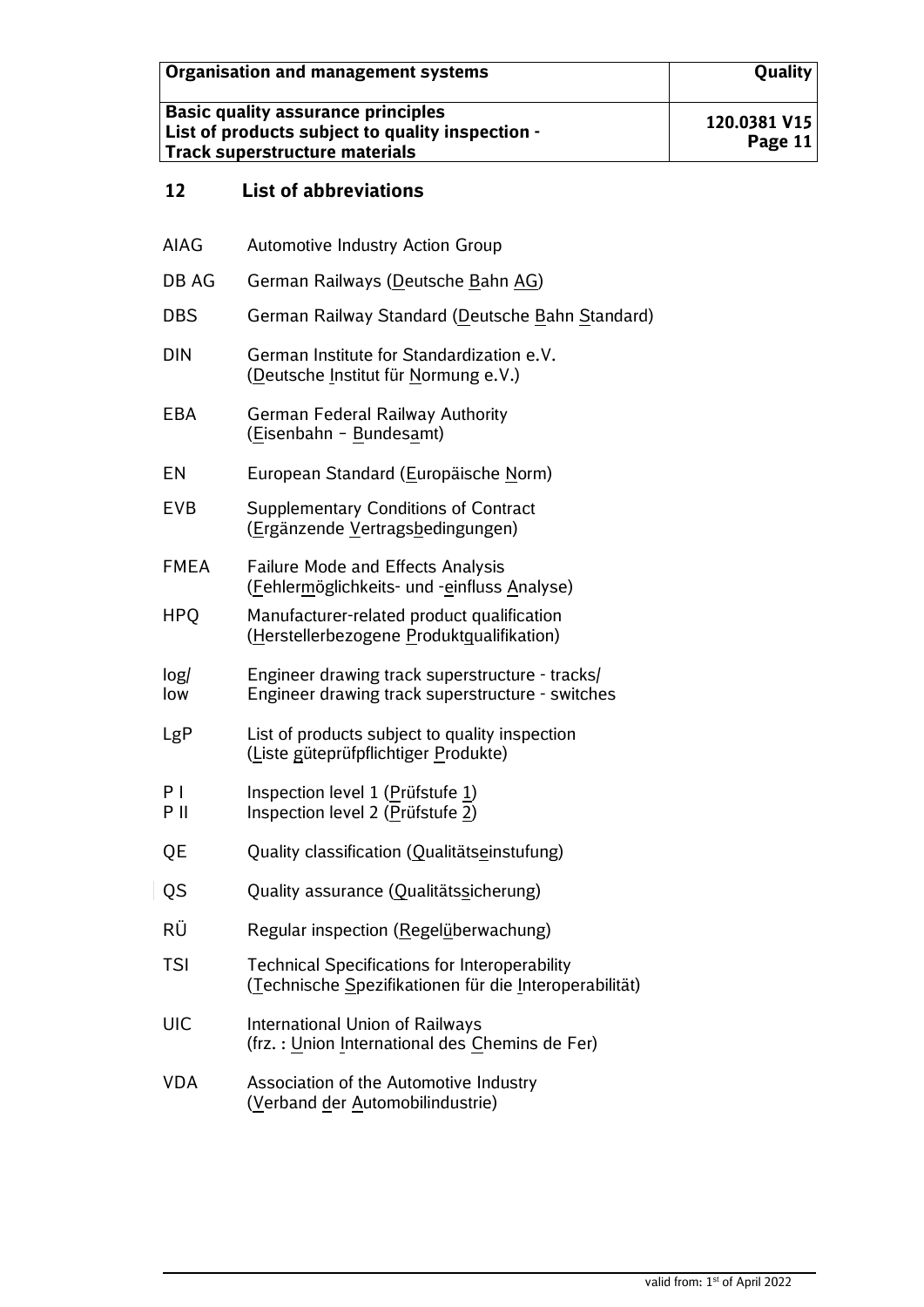| Organisation and                          | Quality                                                                         |           |
|-------------------------------------------|---------------------------------------------------------------------------------|-----------|
| management systems                        | components and systems                                                          |           |
| <b>Basic quality assurance principles</b> | 120.0381 V15                                                                    |           |
|                                           | List of products subject to quality inspection - Track superstructure materials | Page $12$ |

| Struc-<br>tural<br>level | <b>Product groups/products</b>                                   | <b>Applicable</b><br>documents | <b>HPQ</b> | $In-$<br>spec-<br>tion<br>level                                                                                                                                                                                                | <b>Number</b><br><b>of</b><br><b>Regular</b><br>Insp./year | Documen-<br>tation | <b>Manufac-</b><br>tures's<br>mark | <b>Material-</b><br>group | <b>Comments</b>                                               |
|--------------------------|------------------------------------------------------------------|--------------------------------|------------|--------------------------------------------------------------------------------------------------------------------------------------------------------------------------------------------------------------------------------|------------------------------------------------------------|--------------------|------------------------------------|---------------------------|---------------------------------------------------------------|
| $\vert$ 1                | <b>Rails</b>                                                     |                                |            | en en de la familie de la familie de la familie de la familie de la familie de la familie de la familie de la<br>Constantino de la familie de la familie de la familie de la familie de la familie de la familie de la familie |                                                            |                    |                                    |                           |                                                               |
| 1.1                      | Track rails (flat-bottomed rail from 46kg/m)                     |                                |            |                                                                                                                                                                                                                                |                                                            |                    |                                    |                           |                                                               |
| 1.1.1                    | Track rails (flat-bottomed rail from 46kg/m, as<br>rolled)       | DBS 918 254-1                  | X          | $\mathbf{I}$                                                                                                                                                                                                                   | $\overline{2}$                                             | Insp. Cert. 3.1    | $\mathsf{X}$                       | 10710010 <sup>2</sup>     |                                                               |
| 1.1.2                    | Track rails (flat-bottomed rail from 46kg/m, head<br>hardened)   | DBS 918 254-1                  | X          | $\mathsf{I}$                                                                                                                                                                                                                   | $\overline{2}$                                             | Insp. Cert. 3.1    | $\mathsf{X}$                       | 10710010 <sup>2</sup>     |                                                               |
| 1.1.3                    | Track rails (flat-bottomed rail from 46kg/m, spe-<br>cial grade) | DBS 918 254-1                  | X          | $\mathsf{I}$                                                                                                                                                                                                                   | $\overline{2}$                                             | Insp. Cert. 3.1    | $\mathsf{X}$                       | 10710010 <sup>2</sup>     |                                                               |
| $1.2$                    | Rails for switches and crossings                                 |                                |            |                                                                                                                                                                                                                                |                                                            |                    |                                    |                           |                                                               |
| 1.2.1                    | Rails for switches and crossings (as rolled)                     | DBS 918 254-2                  | X          | Ш                                                                                                                                                                                                                              | $\overline{2}$                                             | Insp. Cert. 3.1    | $\mathsf{X}$                       | 10710030 <sup>2</sup>     |                                                               |
| 1.2.2                    | Rails for switches and crossings (head hard-<br>ened)            | DBS 918 254-2                  | X          | Ш                                                                                                                                                                                                                              | $\overline{2}$                                             | Insp. Cert. 3.1    | $\mathsf{X}$                       | 10710030 <sup>2</sup>     |                                                               |
| 1.2.3                    | Rails for switches and crossings (special grade)                 | DBS 918 254-2                  | X          | $\mathbf{I}$                                                                                                                                                                                                                   | $\overline{2}$                                             | Insp. Cert. 3.1    | $\mathsf{X}$                       | 10710030 <sup>2</sup>     |                                                               |
| 1.3                      | Check rails                                                      | DBS 918 254-3                  | X          | Ш                                                                                                                                                                                                                              | $\overline{2}$                                             | Insp. Cert. 3.1    | $\mathsf{X}$                       | 10710030                  |                                                               |
| 1.4                      | Flash butt welded rails (at the factory)                         | DBS 918 255-1                  | X          | $\mathbf{I}$                                                                                                                                                                                                                   | $\overline{2}$                                             | Insp. Cert. 3.1    | X                                  | 10710020                  |                                                               |
| 1.5                      | Reconditioned rails (at the factory)                             | DBS 918 255-1                  | $\sf X$    | $\mathbf{I}$                                                                                                                                                                                                                   | $\overline{2}$                                             | Insp. Cert. 3.1    | X                                  | 10770010                  |                                                               |
| 1.6                      | Rail transitions (at the factory)                                | DBS 918 255-1                  | X          | Ш                                                                                                                                                                                                                              | $\overline{2}$                                             | Insp. Cert. 3.1    | $\mathsf{X}$                       | 10710020                  |                                                               |
| 1.7                      | Milled rails (New layer milling in the factory)                  | DBS 918 255-1                  | X          | $\mathbf{I}$                                                                                                                                                                                                                   | $\overline{2}$                                             | Insp. Cert. 3.1    | X                                  | 10710020                  |                                                               |
| 1.8                      | Grooved rails                                                    | EN 14811                       | X****      | $\_$ 2 $\,$                                                                                                                                                                                                                    | $= 2$                                                      | Insp. Cert. 3.1    | $\mathsf{X}$                       | 10710010                  | ****HPQ for track rails<br>required (structural level<br>1.1) |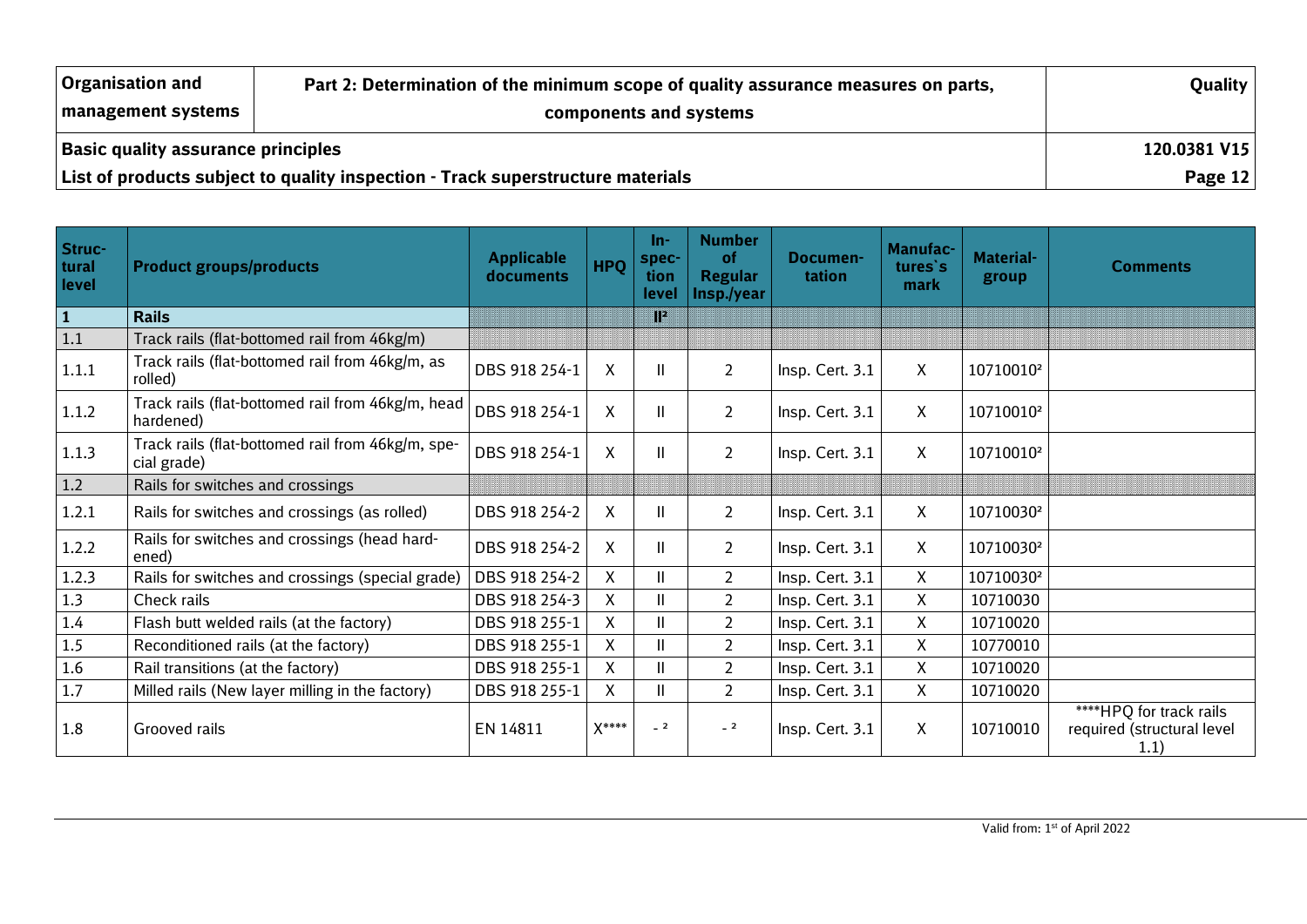| <b>Organisation and</b>                   | Quality                                                                         |           |
|-------------------------------------------|---------------------------------------------------------------------------------|-----------|
| management systems                        | components and systems                                                          |           |
| <b>Basic quality assurance principles</b> | 120.0381 V15                                                                    |           |
|                                           | List of products subject to quality inspection - Track superstructure materials | Page $13$ |

| Struc-<br>tural<br>level | <b>Product groups/products</b>                                             | <b>Applicable</b><br>documents | <b>HPQ</b>         | $In-$<br>spec-<br>tion<br>level | <b>Number</b><br><b>of</b><br><b>Regular</b><br>Insp./year | Documen-<br>tation | Manufac-<br>tures's<br>mark | <b>Material-</b><br>group | Comments                                        |
|--------------------------|----------------------------------------------------------------------------|--------------------------------|--------------------|---------------------------------|------------------------------------------------------------|--------------------|-----------------------------|---------------------------|-------------------------------------------------|
| $\overline{2}$           | <b>Rail connectors</b>                                                     |                                |                    | T                               |                                                            |                    |                             |                           |                                                 |
| 2.1                      | Fishplate bolts/Anchor bolts                                               | DBS 918 024                    | X                  | $\mathsf{I}$                    | $\overline{2}$                                             | Insp. Cert. 3.1    | $\mathsf{X}$                | 10750010                  |                                                 |
| 2.2                      | Collar nuts/Nuts                                                           | DBS 918 024                    | Χ                  | Ш                               | $2^*$                                                      | Insp. Cert. 3.1    | X                           | 10750010                  | *If necessary, at the<br>supplier of the screws |
| 2.3                      | Fishplate bolts with nuts (high-strength),<br>Anchor bolts (high-strength) | DBS 918 024                    | $X^{**}$           | $\mathbf{I}$                    | $\overline{2}$                                             | Insp. Cert. 3.1    | X                           | 10750010                  | **same manufacturer's mark                      |
| 2.4                      | Butt pads for insulated joints                                             | DBS 918 280                    | X                  | $\mathbf{I}$                    | $\overline{2}$                                             | Insp. Cert. 3.1    | X                           | 10750020                  |                                                 |
| 2.5                      | Insulated joints (factory-made)                                            | DBS 918 256                    | χ                  | $\mathbf{I}$                    | $\overline{2}$                                             | Insp. Cert. 3.1    | $X^{***}$                   | 10710010                  | *** Company signs                               |
| 2.6                      | Insulated joints (Kit)                                                     | DBS 918 256                    | Χ                  | Ш                               | $\overline{2}$                                             | Insp. Cert. 3.1    | X                           | 10710010                  |                                                 |
| 2.7                      | <b>Fishplates</b>                                                          |                                |                    |                                 |                                                            |                    |                             |                           |                                                 |
| 2.7.1                    | Fishplates (rolled)                                                        | DBS 918 025                    | Χ                  | $\mathsf{I}$                    | $\overline{2}$                                             | Insp. Cert. 3.1    | $\mathsf{X}$                | 10750010                  |                                                 |
| 2.7.2                    | Fishplates/Insulated steel fishplates (forged)                             | DBS 918 125                    | X                  | $\mathsf{I}$                    | $\overline{2}$                                             | Insp. Cert. 3.1    | X                           | 10750010                  |                                                 |
| 2.7.3                    | Fishplates/Insulated steel fishplates (casted)                             | DBS 918 126                    | X                  | $\mathbf{H}$                    | $\overline{2}$                                             | Insp. Cert. 3.1    | X                           | 10750010                  |                                                 |
| 2.8                      | Emergency link connections (Screw clamps)                                  |                                |                    |                                 |                                                            |                    |                             |                           |                                                 |
| 2.8.1                    | Bracket for Insulated steel fishplates (forged)                            | DBS 918 125                    | $\pmb{\mathsf{X}}$ | Ш                               | $\overline{2}$                                             | Insp. Cert. 3.1    | X                           | 10750010                  |                                                 |
| 2.8.2                    | Bracket for Insulated steel fishplates (casted)                            | DBS 918 126                    | Χ                  |                                 | $\overline{2}$                                             | Insp. Cert. 3.1    | X                           | 10750010                  |                                                 |
| 2.9                      | Aluminothermic welding portions                                            | DBS 918 248                    | X                  | Ш                               | $\overline{2}$                                             | Insp. Cert. 3.1    | X                           | 10710040                  |                                                 |
| 2.10                     | Single crucible with aluminothermic welding<br>portions                    | DBS 918 248                    | Χ                  | Ш                               | $\overline{2}$                                             | Insp. Cert. 3.1    | $\mathsf{X}$                | 10710040                  |                                                 |
| 2.11                     | Molds for aluminothermic welding                                           | DBS 918 248                    | X                  |                                 | $\overline{2}$                                             | Insp. Cert. 3.1    | X                           | 10710040                  |                                                 |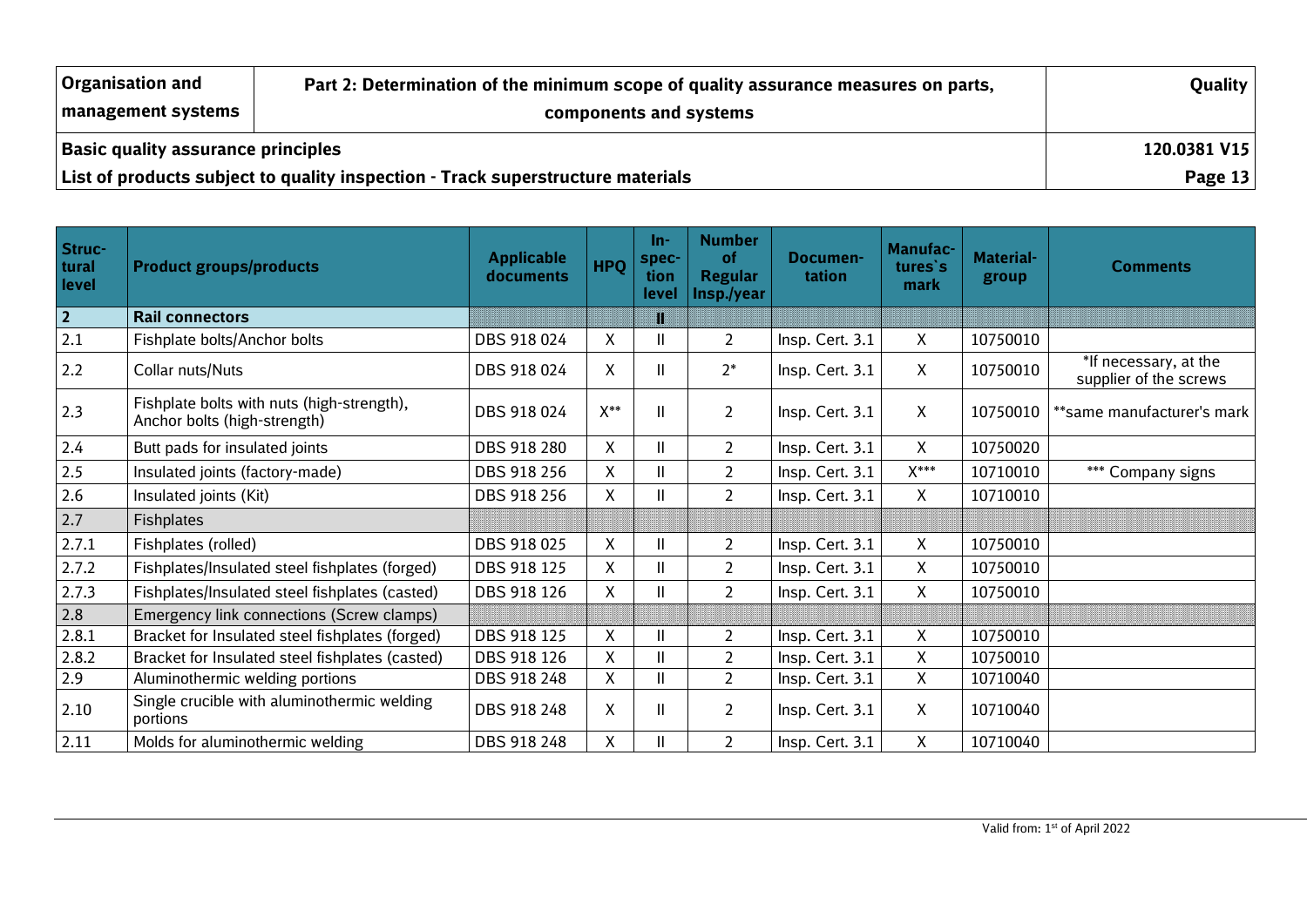| <b>Organisation and</b>                   | Quality                                                                         |           |
|-------------------------------------------|---------------------------------------------------------------------------------|-----------|
| management systems                        | components and systems                                                          |           |
| <b>Basic quality assurance principles</b> | 120.0381 V15                                                                    |           |
|                                           | List of products subject to quality inspection - Track superstructure materials | Page $14$ |

| Struc-<br>tural<br>level | <b>Product groups/products</b>                           | <b>Applicable</b><br>documents | <b>HPQ</b> | $In-$<br>spec-<br>tion<br>level | <b>Number</b><br><b>of</b><br><b>Regular</b><br>Insp./year | Documen-<br>tation | Manufac-<br>tures's<br>mark | <b>Material-</b><br>group | <b>Comments</b>                                 |
|--------------------------|----------------------------------------------------------|--------------------------------|------------|---------------------------------|------------------------------------------------------------|--------------------|-----------------------------|---------------------------|-------------------------------------------------|
|                          | <b>Rail fasteners</b>                                    |                                |            | I                               |                                                            |                    |                             |                           |                                                 |
| 3.1                      | Angle guide plates/<br>Plastic guide plates <sup>2</sup> | DBS 918 280                    | X          | Ш                               | $\overline{2}$                                             | Insp. Cert. 3.1    | $\mathsf{X}$                | 10750020                  |                                                 |
| $3.2$                    | Sleeper screws                                           | DBS 918 024                    | X          | Ш                               | $\overline{2}$                                             | Insp. Cert. 3.1    | $\mathsf{X}$                | 10750010                  |                                                 |
| 3.3                      | -Bolts and nuts                                          |                                |            |                                 |                                                            |                    |                             |                           |                                                 |
| 3.3.1                    | T-Bolts                                                  | DBS 918 024                    | X          | Ш                               | $\overline{2}$                                             | Insp. Cert. 3.1    | $\mathsf{X}$                | 10750010                  |                                                 |
| 3.3.2                    | Nuts for T-Bolts                                         | DBS 918 024                    | $X^*$      | Ш                               | $2*$                                                       | Insp. Cert. 3.1    | $\mathsf{X}$                | 10750010                  | *If necessary, at the<br>supplier of the screws |
| 3.4                      | Spring washers                                           | DBS 918 006                    | X          | Ш                               | $\overline{2}$                                             | Insp. Cert. 3.1    | $\mathsf{X}$                | 10750010                  |                                                 |
| $\overline{3.5}$         | Spring steel clamping elements                           |                                |            |                                 |                                                            |                    |                             |                           |                                                 |
| 3.5.1                    | Rail clamps                                              | DBS 918 127                    | X          | Ш                               | $\overline{2}$                                             | Insp. Cert. 3.1    | $\mathsf{X}$                | 10750010                  |                                                 |
| 3.5.2                    | Clips/Clamping nails <sup>2</sup>                        | DBS 918 127                    | X          | Ш                               | $\overline{2}$                                             | Insp. Cert. 3.1    | $\mathsf{X}$                | 10750010                  |                                                 |
| 3.5.3                    | Clamps/Clamping brackets                                 | DBS 918 127,<br>DBS 918 125    | X          | Ш                               | $\overline{2}$                                             | Insp. Cert. 3.1    | X                           | 10750010                  |                                                 |
| 3.5.4                    | Wire form springs/Tension springs <sup>2</sup>           | DBS 918 125                    | X          | Ш                               | $\overline{2}$                                             | Insp. Cert. 3.1    | $\mathsf{X}$                | 10750010                  |                                                 |
| 3.5.5                    | <b>Torsion springs</b>                                   | DBS 918 125 <sup>2</sup>       | X          | Ш                               | $\overline{2}$                                             | Insp. Cert. 3.1    | $\mathsf{X}$                | 10750010                  |                                                 |
| 3.5.6                    | Coil springs                                             | log 30.7004                    | $\sim$     | Ш                               |                                                            | Insp. Cert. 3.1    | $\sim$                      | 10750010                  |                                                 |
| 3.5.7                    | Leaf springs                                             | DBS 918 127                    | X          | $\overline{\mathsf{I}}$         | $\overline{2}$                                             | Insp. Cert. 3.1    | $\mathsf{X}$                | 10750010                  |                                                 |
| 3.6                      | Rail clips                                               |                                |            |                                 |                                                            |                    |                             |                           |                                                 |
| 3.6.1                    | Rail clips (rolled)                                      | DBS 918 025                    | Χ          | $\overline{\mathsf{I}}$         | $\overline{2}$                                             | Insp. Cert. 3.1    | X                           | 10750010                  |                                                 |
| 3.6.2                    | Rail clips (forged)                                      | DBS 918 125                    | X          | Ш                               | $\overline{2}$                                             | Insp. Cert. 3.1    | X                           | 10750010                  |                                                 |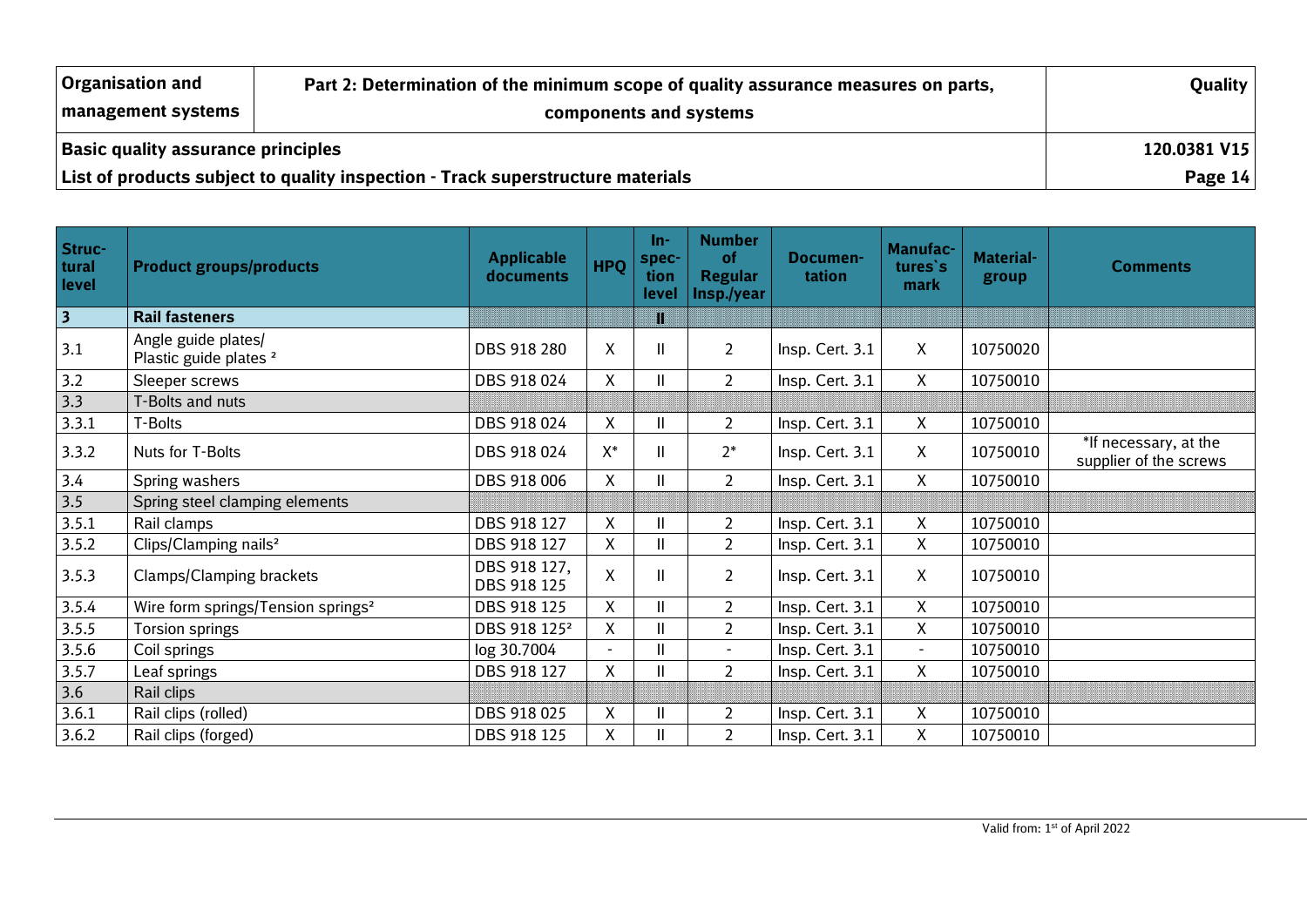| <b>Organisation and</b>                   | Part 2: Determination of the minimum scope of quality assurance measures on parts, | Quality   |
|-------------------------------------------|------------------------------------------------------------------------------------|-----------|
| management systems                        |                                                                                    |           |
| <b>Basic quality assurance principles</b> | 120.0381 V15                                                                       |           |
|                                           | List of products subject to quality inspection - Track superstructure materials    | Page $15$ |

| Struc-<br>tural<br>level | <b>Product groups/products</b>                                 | <b>Applicable</b><br>documents | <b>HPO</b>                                                                                                                                                                                                                     | $In-$<br>spec-<br>tion<br>level | <b>Number</b><br><b>of</b><br><b>Regular</b><br>Insp./year | Documen-<br>tation   | <b>Manufac-</b><br>tures's<br>mark | <b>Material-</b><br>group | <b>Comments</b>             |
|--------------------------|----------------------------------------------------------------|--------------------------------|--------------------------------------------------------------------------------------------------------------------------------------------------------------------------------------------------------------------------------|---------------------------------|------------------------------------------------------------|----------------------|------------------------------------|---------------------------|-----------------------------|
| 3.7                      | Base plates/Collar inserts                                     |                                | en en de la familie de la familie de la familie de la familie de la familie de la familie de la familie de la<br>Décembre de la familie de la familie de la familie de la familie de la familie de la familie de la familie de | 12                              |                                                            | APZ 3.1 <sup>2</sup> | X                                  | 10750010 <sup>2</sup>     |                             |
| 3.7.1                    | Base plates (rolled)                                           | DBS 918 025                    | Χ                                                                                                                                                                                                                              | $\mathsf{I}$                    | $\overline{2}$                                             | Insp. Cert. 3.1      | X                                  | 10750010                  | welding in accord. with 7.3 |
| 3.7.2                    | Base plates (forged)                                           | DBS 918 125                    | Χ                                                                                                                                                                                                                              | $\mathbf{I}$                    | $\overline{2}$                                             | Insp. Cert. 3.1      | X                                  | 10750010                  | welding in accord. with 7.3 |
| 3.7.3                    | Base plates (casted)                                           | DBS 918 126                    | $\mathsf{X}$                                                                                                                                                                                                                   | $\mathbf{I}$                    | $\overline{2}$                                             | Insp. Cert. 3.1      | $\mathsf{X}$                       | 10750010                  |                             |
| 3.7.4                    | Collar inserts/Spacers <sup>2</sup>                            | DBS 918 125                    | Χ                                                                                                                                                                                                                              | $\mathbf{I}$                    | $\overline{2}$                                             | Insp. Cert. 3.1      | $\mathsf{X}$                       | 10750010                  |                             |
| 3.8                      | Insulation pads/insulation angles                              |                                |                                                                                                                                                                                                                                |                                 |                                                            |                      |                                    |                           |                             |
| 3.8.1                    | Insulation pads                                                | DBS 918 280                    | $\sf X$                                                                                                                                                                                                                        | $\overline{\mathsf{I}}$         | $\overline{a}$                                             | Insp. Cert. 3.1      | X                                  | 10750020                  |                             |
| 3.8.2                    | Insulation angles                                              | DBS 918 280                    | Χ                                                                                                                                                                                                                              | $\mathsf{I}$                    | $\overline{2}$                                             | Insp. Cert. 3.1      | X                                  | 10750020                  |                             |
| 3.9                      | Rigid intermediate layers and<br>rigid intermediate plates     |                                |                                                                                                                                                                                                                                |                                 |                                                            |                      |                                    |                           |                             |
| 3.9.1                    | Rigid intermediate layers                                      | DBS 918 280                    | X                                                                                                                                                                                                                              | $\mathbf{I}$                    | $\overline{2}$                                             | Insp. Cert. 3.1      | $\mathsf{X}$                       | 10750020                  |                             |
| 3.9.2                    | Rigid intermediate plates                                      | DBS 918 280                    | X                                                                                                                                                                                                                              | Ш                               | $\overline{2}$                                             | Insp. Cert. 3.1      | X                                  | 10750020                  |                             |
| 3.10                     | Elastic intermediate layers and<br>elastic intermediate plates |                                |                                                                                                                                                                                                                                |                                 |                                                            |                      |                                    |                           |                             |
| 3.10.1                   | Elastic intermediate layers                                    | DBS 918 235                    | $\pmb{\mathsf{X}}$                                                                                                                                                                                                             | $\mathbf{I}$                    | $\overline{2}$                                             | Insp. Cert. 3.1      | X                                  | 10750020                  |                             |
| 3.10.2                   | Elastic intermediate plates                                    | DBS 918 235                    | X                                                                                                                                                                                                                              | Ш                               | $\overline{2}$                                             | Insp. Cert. 3.1      | $\mathsf{X}$                       | 10750020                  |                             |
| 3.11                     | Height adjustment plates                                       |                                |                                                                                                                                                                                                                                |                                 |                                                            |                      |                                    |                           |                             |
| 3.11.1                   | Height adjustment plates (synthetic)                           | DBS 918 280                    | Χ                                                                                                                                                                                                                              | Ш                               | 2 <sup>1</sup>                                             | Insp. Cert. 3.1      | $\mathsf{X}$                       | 10750020                  |                             |
| 3.11.2                   | Height adjustment plates (metal)                               | drawing                        | Χ                                                                                                                                                                                                                              | $\mathsf{I}$                    | $\overline{2}$                                             | Insp. Cert. 3.1      | X                                  | 10750010                  |                             |
| 3.12                     | Track rods for tracks                                          | drawing                        | $\pmb{\mathsf{X}}$                                                                                                                                                                                                             | $\overline{\mathsf{I}}$         | $\overline{a}$                                             | Insp. Cert. 3.1      | X                                  | 10750010                  | welding in accord. with 7.3 |
| 3.13                     | Rail anchors for tracks                                        | drawing                        | Χ                                                                                                                                                                                                                              | $\mathbf{I}$                    | $\overline{2}$                                             | Insp. Cert. 3.1      | $\mathsf{X}$                       | 10750010                  |                             |
| 3.14                     | <b>Dowels</b>                                                  |                                |                                                                                                                                                                                                                                |                                 |                                                            |                      |                                    |                           |                             |
| 3.14.1                   | Dowels (synthetic)                                             | DBS 918 280                    | $\pmb{\mathsf{X}}$                                                                                                                                                                                                             | $\mathbf{I}$                    | $\overline{2}$                                             | Insp. Cert. 3.1      | X                                  | 10750020                  |                             |
| 3.14.2                   | Dowels (metal)                                                 | log 50.5000                    | $\mathsf{X}$                                                                                                                                                                                                                   | $\mathbf{I}$                    | $\overline{2}$                                             | Insp. Cert. 3.1      | $\mathsf X$                        | 10750010                  |                             |

Valid from: 1st of April 2022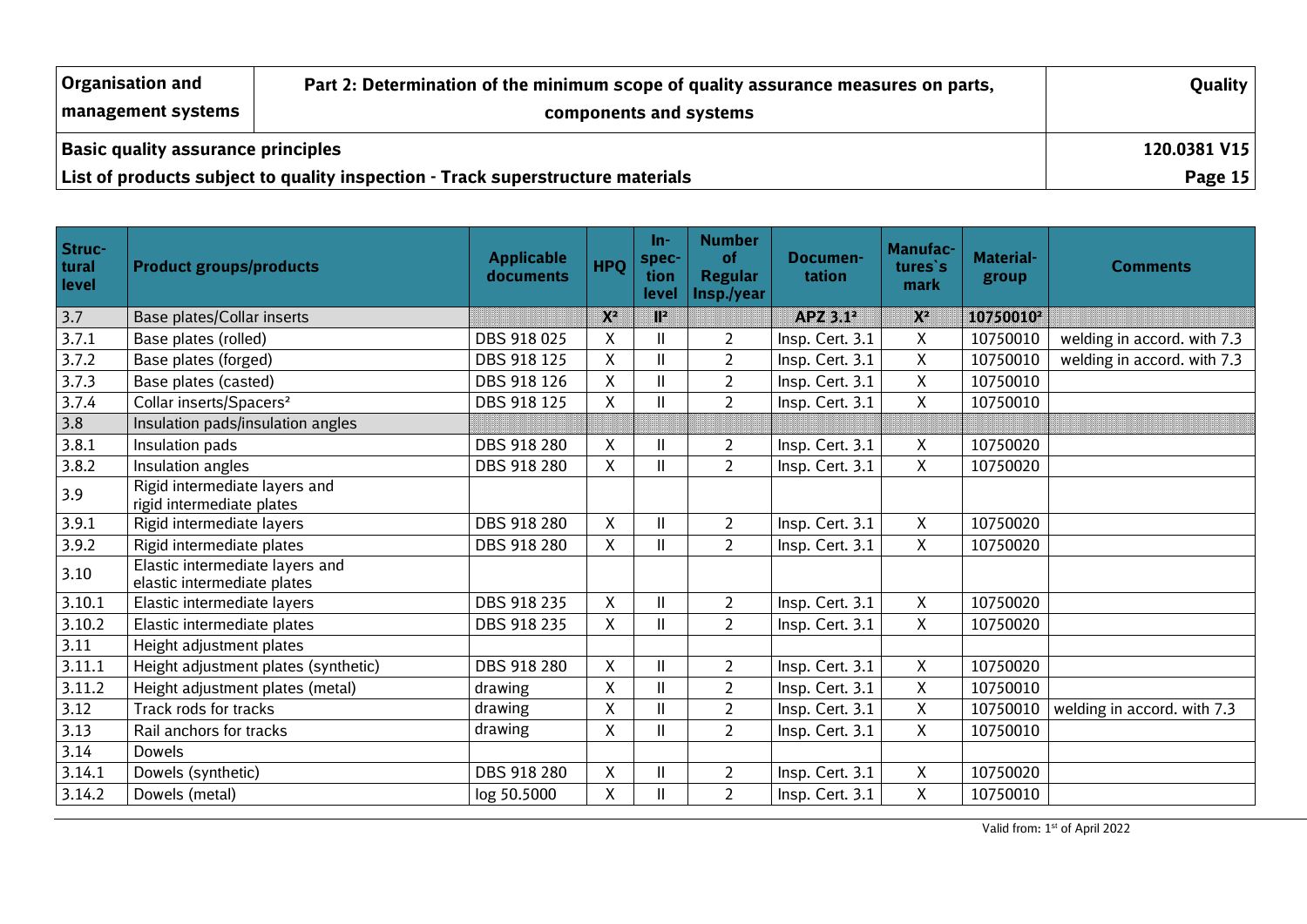| Organisation and                          | Part 2: Determination of the minimum scope of quality assurance measures on parts, | Quality   |
|-------------------------------------------|------------------------------------------------------------------------------------|-----------|
| management systems                        |                                                                                    |           |
| <b>Basic quality assurance principles</b> | 120.0381 V15                                                                       |           |
|                                           | List of products subject to quality inspection - Track superstructure materials    | Page $16$ |

| Struc-<br>tural<br>level | <b>Product groups/products</b>                                                      | <b>Applicable</b><br>documents | <b>HPQ</b>                | $In-$<br>spec-<br>tion<br>level | <b>Number</b><br>of<br><b>Regular</b><br>Insp./year | Documen-<br>tation | <b>Manufac-</b><br>tures's<br>mark | <b>Material-</b><br>group | <b>Comments</b>             |
|--------------------------|-------------------------------------------------------------------------------------|--------------------------------|---------------------------|---------------------------------|-----------------------------------------------------|--------------------|------------------------------------|---------------------------|-----------------------------|
| $\vert$ 4                | <b>Sleepers</b>                                                                     |                                |                           | 15                              |                                                     |                    |                                    |                           |                             |
| 4.1                      | Wooden sleepers (impregnated)                                                       | DBS 918 144                    | Χ                         |                                 | $\overline{2}$                                      | Insp. Cert. 3.1    | X                                  | 10720010                  |                             |
| 4.2                      | Steelsleepers, cast iron sleepers                                                   |                                |                           |                                 |                                                     |                    |                                    |                           |                             |
| 4.2.1                    | Steel sleepers                                                                      | log-drawings                   | $\boldsymbol{\mathsf{X}}$ | $\mathbf{I}$                    | $\overline{2}$                                      | Insp. Cert. 3.1    | X                                  | 10720030                  | welding in accord. with 7.3 |
| 4.2.2                    | Y-steel sleepers                                                                    | log-drawings                   | X                         | Ш                               | $\overline{2}$                                      | Insp. Cert. 3.1    | X                                  | 10720030                  | welding in accord. with 7.3 |
| 4.2.3                    | Hollow sleepers                                                                     |                                |                           |                                 |                                                     |                    |                                    |                           |                             |
| 4.2.3.1                  | Hollow sleepers for cable                                                           |                                |                           |                                 |                                                     |                    |                                    |                           |                             |
| 4.2.3.1.1                | Hollow sleepers for cable (casted, unpadded)                                        | DBS 918 126                    | Χ                         | Ш                               | $\overline{2}$                                      | Insp. Cert. 3.1    | X                                  | 10720030                  |                             |
| 4.2.3.1.2                | Hollow sleepers for cable (casted, padded)                                          | DBS 918 145-2                  | X                         | Ш                               | $\overline{2}$                                      | Insp. Cert. 3.1    | X                                  | 10720030                  |                             |
| 4.2.3.1.3                | Hollow sleepers for cable/Hollow sleepers for<br>track equipment (welded, unpadded) | DBS 918 025                    | $\mathsf X$               | $\mathbf{I}$                    | $\overline{2}$                                      | Insp. Cert. 3.1    | X                                  | 10720030                  | welding in accord. with 7.3 |
| 4.2.3.1.4                | Hollow sleepers for cable/Hollow sleepers for<br>track equipment (welded, padded)   | DBS 918 145-2                  | $\boldsymbol{\mathsf{X}}$ | $\mathbf{I}$                    | $\overline{2}$                                      | Insp. Cert. 3.1    | $\mathsf{X}$                       | 10720030                  | welding in accord. with 7.3 |
| 4.2.3.2                  | Hollow sleepers for point lock (unpadded)                                           | DBS 918 126,<br>low-drawings   | $\mathsf{X}$              | Ш                               | $\overline{2}$                                      | Insp. Cert. 3.1    | $\mathsf{X}$                       | 10720030                  |                             |
| 4.2.3.3                  | Hollow sleepers for point lock (padded)                                             | DBS 918 145-2                  | $\pmb{\mathsf{X}}$        | Ш                               | $\overline{2}$                                      | Insp. Cert. 3.1    | X                                  | 10720030                  |                             |
| 4.2.4                    | Steel beam bridge sleepers                                                          | log-drawings                   | X                         | Ш                               | $\overline{2}$                                      | Insp. Cert. 3.1    | X                                  | 10720030                  | welding in accord. with 7.3 |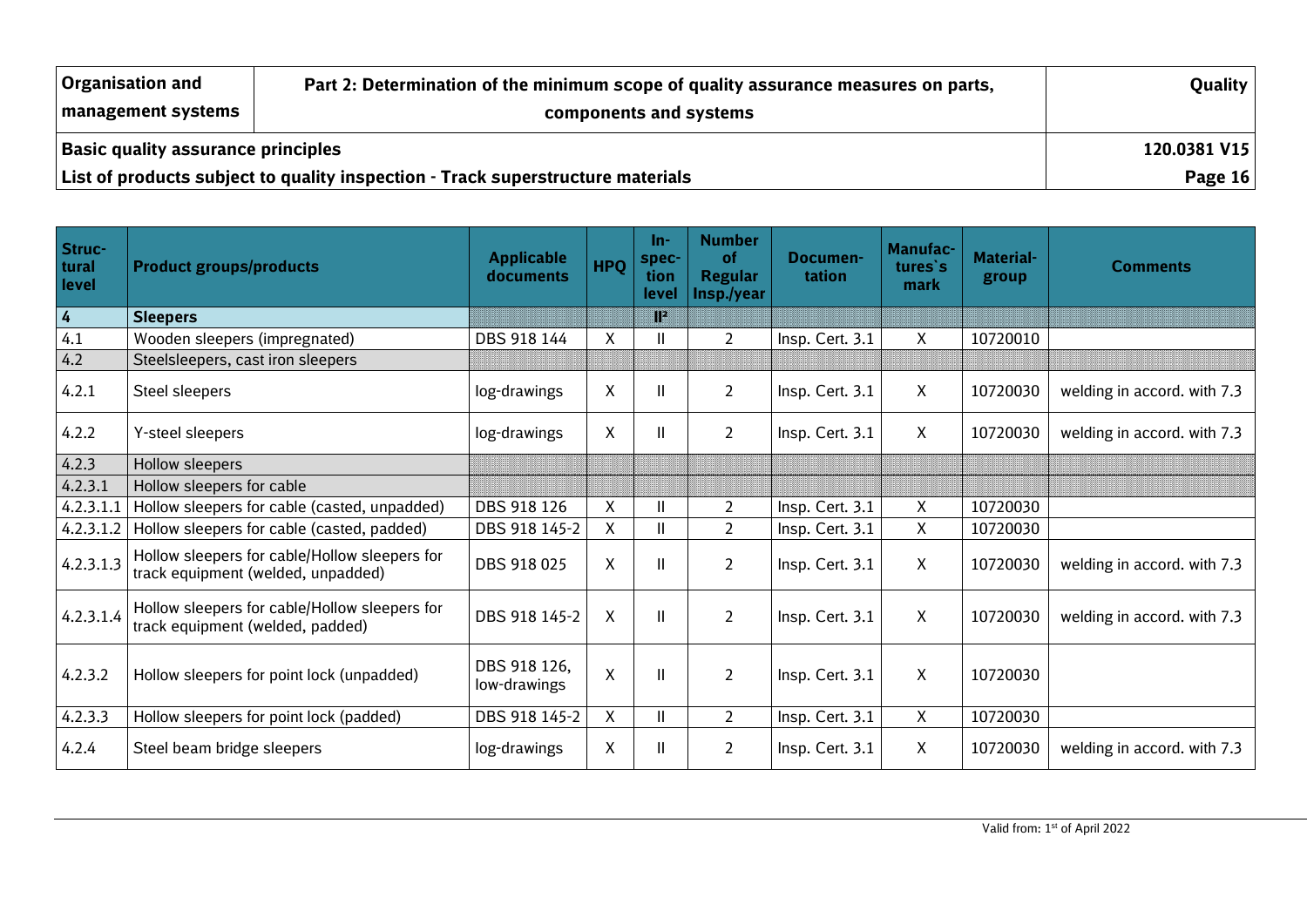| <b>Organisation and</b> | Part 2: Determination of the minimum scope of quality assurance measures on parts, | <b>Quality</b> |  |  |  |  |  |  |
|-------------------------|------------------------------------------------------------------------------------|----------------|--|--|--|--|--|--|
| management systems      |                                                                                    |                |  |  |  |  |  |  |
|                         | <b>Basic quality assurance principles</b>                                          |                |  |  |  |  |  |  |
|                         | List of products subject to quality inspection - Track superstructure materials    | <b>Page 17</b> |  |  |  |  |  |  |

| Struc-<br>tural<br>level | <b>Product groups/products</b>             | <b>Applicable</b><br>documents            | <b>HP</b><br>Q | In-<br>spec-<br>tion<br>level | <b>Number</b><br><b>of</b><br><b>Regular</b><br>Insp./year | Documen-<br>tation | Manufac-<br>tures's<br>mark | <b>Material-</b><br>group | <b>Comments</b>             |
|--------------------------|--------------------------------------------|-------------------------------------------|----------------|-------------------------------|------------------------------------------------------------|--------------------|-----------------------------|---------------------------|-----------------------------|
| 4.3                      | Concrete sleepers                          |                                           |                | II.                           |                                                            |                    |                             |                           |                             |
| 4.3.1                    | Concrete sleepers new (tracks, unpadded)   | DBS 918 143                               | X              |                               | 6                                                          | Insp. Cert. 3.1    | $\mathsf{X}$                | 10720020                  |                             |
| 4.3.2                    | Concrete sleepers new (tracks, padded)     | DBS 918 145-2                             | X              |                               | 6                                                          | Insp. Cert. 3.1    | $\mathsf{X}$                | 10720020                  |                             |
| 4.3.3                    | Concrete sleepers new (switches, unpadded) | DBS 918 143                               | X              |                               | 6                                                          | Insp. Cert. 3.1    | X.                          | 10720021                  |                             |
| 4.3.4                    | Concrete sleepers new (switches, padded)   | DBS 918 145-2                             | X              |                               | 6                                                          | Insp. Cert. 3.1    | X                           | 10720021                  |                             |
| 4.3.5                    | Concrete sleepers (refurbished)            | DBS 918 146                               | X              | Ш                             | 4                                                          | Insp. Cert. 3.1    | X.                          | 10770020                  |                             |
| 4.4                      | Plastic sleeper                            | Technical<br><b>Instructions</b>          | X              | Ш                             |                                                            | Insp. Cert. 3.1    | $\mathsf{X}$                | 10720050                  | Document review only        |
| 4.5                      | Elastic sleeper sole                       | DBS 918 145-1                             | $\mathsf{X}$   | н                             | $\overline{2}$                                             | Insp. Cert. 3.1    | $\mathsf{X}$                | 10750020                  |                             |
| 4.6                      | Safety caps                                | log 80.0001 -<br>log 80.0003 <sup>2</sup> | X              |                               | $\overline{2}$                                             | Insp. Cert. 3.1    | $\mathsf{X}$                | 10750010                  | welding in accord. with 7.3 |
| 4.7                      | Sleeper anchors                            | log 80.0100 -<br>log 80.0102 <sup>2</sup> | X              |                               | $\overline{2}$                                             | Insp. Cert. 3.1    | $\mathsf{X}$                | 10750010                  | welding in accord. with 7.3 |
| 4.8                      | Concrete slab tracks                       |                                           |                |                               |                                                            |                    |                             |                           |                             |
| 4.8.1                    | Concrete slab tracks prefabricated slab    | DBS 918 143                               | X              |                               |                                                            | Insp. Cert. 3.1    | X                           |                           |                             |
| 4.8.2                    | Concrete slab tracks sound absorber plate  | Diverse DIN                               | X              |                               |                                                            | Insp. Cert. 3.1    | X                           |                           |                             |
| 4.8.3                    | Concrete slab tracks navigability coating  | Diverse DIN                               | X              | Ш                             |                                                            | Insp. Cert. 3.1    | X                           |                           |                             |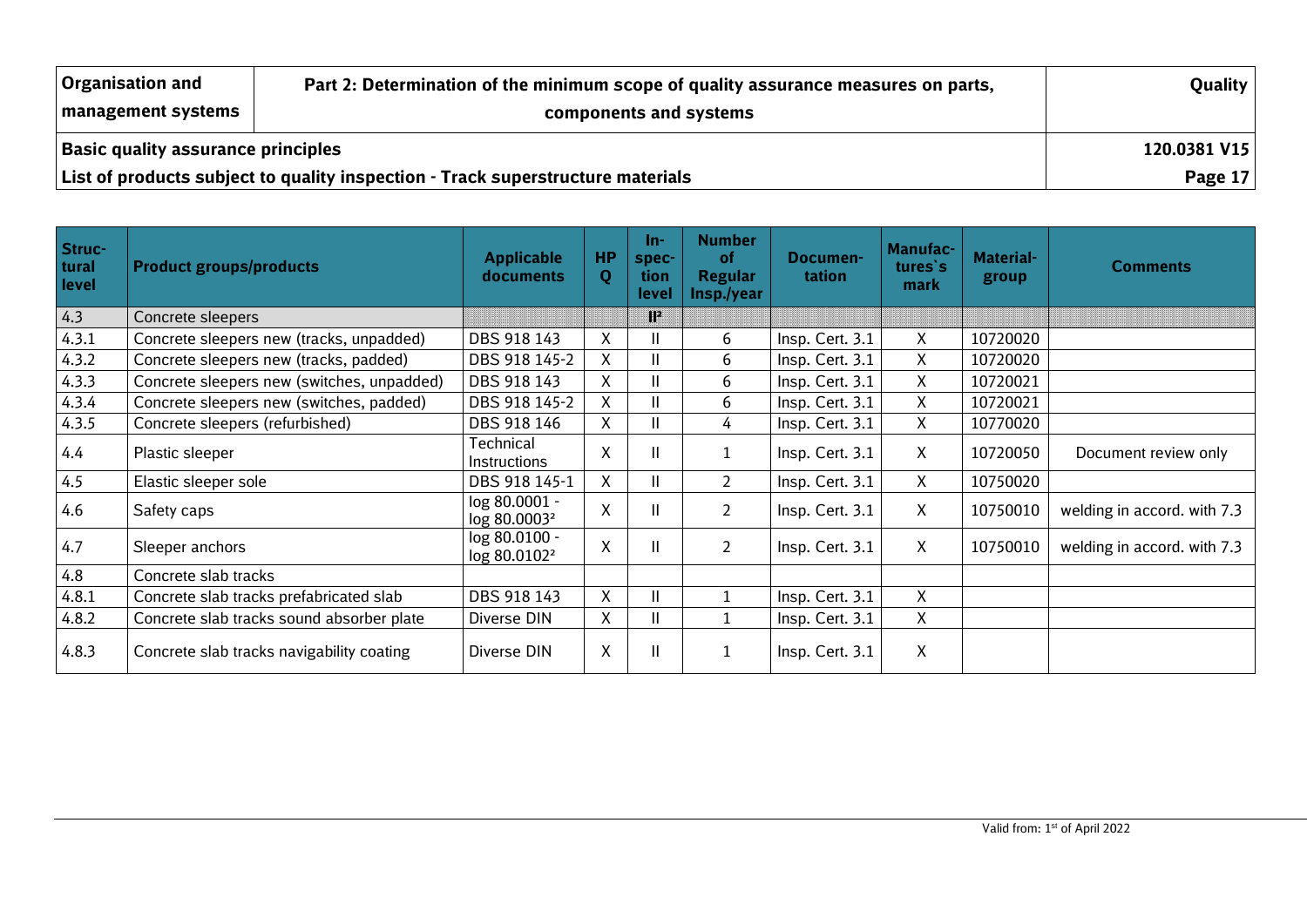| <b>Organisation and</b>                   | Part 2: Determination of the minimum scope of quality assurance measures on parts, | Quality   |
|-------------------------------------------|------------------------------------------------------------------------------------|-----------|
| management systems                        |                                                                                    |           |
| <b>Basic quality assurance principles</b> | 120.0381 V15                                                                       |           |
|                                           | List of products subject to quality inspection - Track superstructure materials    | Page $18$ |

| Struc-<br>tural<br>level | <b>Product groups/products</b>                                                                     | <b>Applicable</b><br>documents            | <b>HP</b><br>Q     | In-<br>spec-<br>tion<br><b>level</b> | <b>Number</b><br>of<br><b>Regular</b><br>Insp./year | Documen-<br>tation | <b>Manufac-</b><br>tures's<br>mark | <b>Material-</b><br>group | <b>Comments</b>                               |
|--------------------------|----------------------------------------------------------------------------------------------------|-------------------------------------------|--------------------|--------------------------------------|-----------------------------------------------------|--------------------|------------------------------------|---------------------------|-----------------------------------------------|
| $\overline{\phantom{a}}$ | Switches/switch components/<br>crossings/rail extensions                                           |                                           |                    | T                                    |                                                     |                    |                                    |                           |                                               |
| 5.1                      | Switches                                                                                           | DBS 918 120                               | X                  | Ш                                    | $\overline{2}$                                      | Insp. Cert. 3.1    | $\mathsf{X}$                       | 10740040                  | welding in accord. with 7.3                   |
| 5.1.1                    | Tongue device areas                                                                                |                                           |                    | $\mathbf{R}$                         |                                                     |                    |                                    |                           |                                               |
| 5.1.1.1                  | Tongue rail reforgings                                                                             | DBS 918 122                               | $\mathsf{X}$       | $\mathbf{H}$                         | $\overline{2}$                                      | Insp. Cert. 3.1    | $\mathsf{X}$                       | 10740010                  |                                               |
| 5.1.1.2                  | Set of switches                                                                                    | DBS 918 120                               | X                  |                                      | $\overline{2}$                                      | Insp. Cert. 3.1    | $X^{***}$                          | 10740010                  | *** Company plaque                            |
| 5.1.1.3                  | Tongue rails for individual substitution                                                           | DBS 918 120                               | X                  | Ш                                    | $\overline{2}$                                      | Insp. Cert. 3.1    | X                                  | 10740010                  |                                               |
| 5.1.1.4                  | Stock rails for individual substitution                                                            | DBS 918 120                               | X                  | $\mathbf{H}$                         | $\overline{2}$                                      | Insp. Cert. 3.1    | $\boldsymbol{\mathsf{X}}$          | 10740010                  |                                               |
| 5.1.2                    | Closure rail areas                                                                                 |                                           |                    |                                      |                                                     |                    |                                    |                           |                                               |
| 5.1.2.1                  | Closure rails/ wing rails <sup>2</sup> /<br>Running rails (knee rails <sup>2</sup> )               | DBS 918 120                               | $\blacksquare$     | Ш                                    | 2                                                   | Insp. Cert. 3.1    | $\mathsf{X}$                       | 10710030                  | HPQ in rolling mill<br>(see $1.1$ and $1.2$ ) |
| 5.1.2.2                  | Check rails                                                                                        | DBS 918 120                               | X                  | H.                                   | $\overline{2}$                                      | Insp. Cert. 3.1    | $\mathsf{X}$                       | 10740010                  | HPQ in rolling mill<br>(see 1.3)              |
| 5.1.3                    | Point crossings/frogs                                                                              |                                           |                    | T                                    |                                                     |                    |                                    |                           |                                               |
| 5.1.3.1                  | Point crossing blocks/-"vee" <sup>2</sup> (forging blank)<br>(heat-treated, bainitic) <sup>2</sup> | DBS 918 125 <sup>2</sup> ;<br>DBS 918 142 | $\pmb{\mathsf{X}}$ | $\mathbf{H}$                         | $\overline{2}$                                      | Insp. Cert. 3.1    | X                                  | 10740010                  |                                               |
| 5.1.3.2                  | Point crossings/frogs,<br>with fixed "vee" (complete)                                              | DBS 918 142                               | $\mathsf{X}$       | $\mathbf{II}$                        | $\overline{2}$                                      | Insp. Cert. 3.1    | $\mathsf{X}$                       | 10740010                  | *** Company plaque                            |
| 5.1.3.3                  | Point crossings/frogs, heat-treated,<br>with fixed "vee" (complete)                                | DBS 918 142                               | X                  | $\mathbf{I}$                         | $\overline{2}$                                      | Insp. Cert. 3.1    | $\mathsf{X}^{***}$                 | 10740010                  | *** Company plaque                            |
| 5.1.3.4                  | Point crossings/frogs, heat-treated,<br>with moveble"vee" (complete)                               | DBS 918 142                               | X                  | $\mathbf{I}$                         | $\overline{2}$                                      | Insp. Cert. 3.1    | $X^{***}$                          | 10740010                  | *** Company plaque                            |
| 5.1.3.5                  | Bainitic point crossings/frogs,<br>with fixed "vee" (complete)                                     | DBS 918 141                               | X                  | H.                                   | $\overline{2}$                                      | Insp. Cert. 3.1    | $X***$                             | 10740010                  | *** Company plaque                            |

Valid from: 1st of April 2022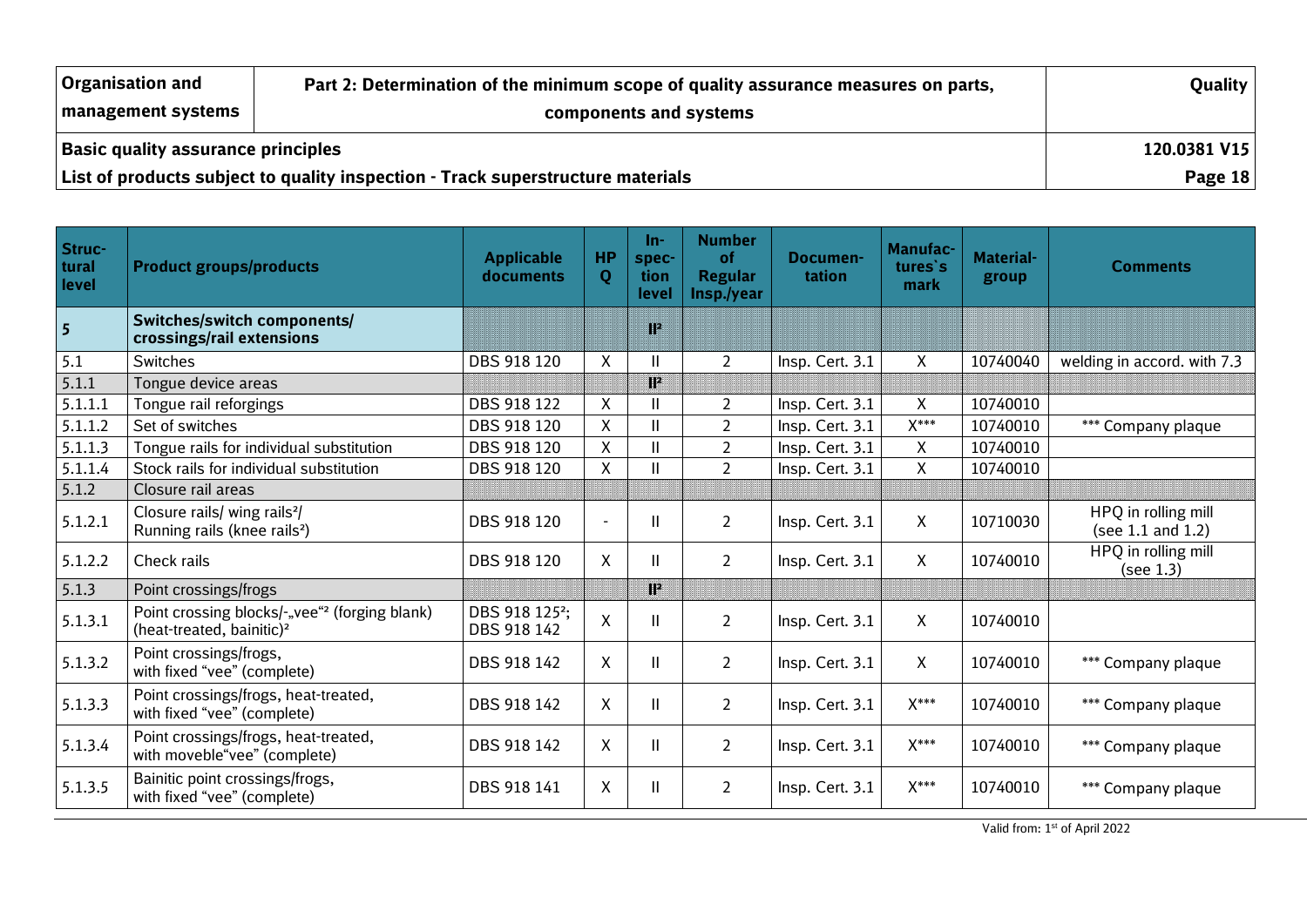| <b>Organisation and</b>                   | Part 2: Determination of the minimum scope of quality assurance measures on parts, | Quality   |
|-------------------------------------------|------------------------------------------------------------------------------------|-----------|
| management systems                        |                                                                                    |           |
| <b>Basic quality assurance principles</b> | 120.0381 V15                                                                       |           |
|                                           | List of products subject to quality inspection - Track superstructure materials    | Page $19$ |

| Struc-<br>tural<br>level | <b>Product groups/products</b>                                                            | <b>Applicable</b><br>documents            | <b>HP</b><br>Q | $In-$<br>spec-<br>tion<br>level | <b>Number</b><br>of<br><b>Regular</b><br>Insp./year | Documen-<br>tation   | <b>Manufac-</b><br>tures's<br><b>mark</b> | <b>Material-</b><br>group | <b>Comments</b>                                |
|--------------------------|-------------------------------------------------------------------------------------------|-------------------------------------------|----------------|---------------------------------|-----------------------------------------------------|----------------------|-------------------------------------------|---------------------------|------------------------------------------------|
| 5.2                      | Crossings                                                                                 | DBS 918 120                               | X              | $\mathbf{H}$                    | 2                                                   | Insp. Cert. 3.1      | X                                         | 10740040                  | (see 5.1.1, 5.1.2, 5.1.3)                      |
| 5.3                      | Rail extensions                                                                           | DBS 918 120                               | X              |                                 | $\overline{2}$                                      | Insp. Cert. 3.1      | $\mathsf{X}$                              | 10740040                  | (see $5.1.1$ .)                                |
| 5.4                      | Switch fastenings                                                                         |                                           |                |                                 |                                                     |                      |                                           |                           |                                                |
| 5.4.1                    | Check blocks                                                                              |                                           |                |                                 |                                                     |                      |                                           |                           |                                                |
| 5.4.1.1                  | Check blocks (forged)                                                                     | DBS 918 125                               | X              | Ш                               | $\overline{2}$                                      | Insp. Cert. 3.1      | $\mathsf{X}$                              | 10750010                  | If necessary, welding in<br>according with 7.3 |
| 5.4.1.2                  | Check blocks (casted)                                                                     | DBS 918 126                               | Χ              | Ш                               | $\overline{2}$                                      | Insp. Cert. 3.1      | $\mathsf{X}$                              | 10750010                  |                                                |
| 5.4.2                    | Anchoring elements for switches                                                           | DBS 918 126                               | X              |                                 | $\overline{2}$                                      | Insp. Cert. 3.1      | X.                                        | 10750010                  |                                                |
| 5.4.3.1                  | Rail supports <sup>2</sup> /<br>Switch supports <sup>2</sup> /Block supports <sup>2</sup> | DBS 918 125                               | X              | Ш                               | $\overline{2}$                                      | Insp. Cert. 3.1      | $\mathsf{X}$                              | 10750010                  | welding in accord. with 7.3                    |
| 5.4.3.2                  | Rail supports/Block supports/Studs <sup>2</sup> (forged)                                  | DBS 918 125                               | X              |                                 | $\overline{2}$                                      | Insp. Cert. 3.1      | X                                         | 10750010                  |                                                |
| 5.4.3.3                  | Rail supports/Block supports/Studs <sup>2</sup> (casted)                                  | DBS 918 126                               | X              |                                 | $\overline{2}$                                      | Insp. Cert. 3.1      | $\mathsf{X}$                              | 10750010                  |                                                |
| 5.4.3.4                  | Support plates (casted)                                                                   | DBS 918 126                               | X              |                                 | $\overline{2}$                                      | Insp. Cert. 3.1      | $\mathsf{X}$                              | 10750010                  |                                                |
| 5.4.3.5                  | Support plates (forged)                                                                   | DBS 918 125                               | $\mathsf{X}$   | Ш                               | $\overline{2}$                                      | Insp. Cert. 3.1      | $\mathsf{X}$                              | 10750010                  |                                                |
| 5.4.4                    | Ground plates                                                                             | DBS 918 025,<br>DBS 918 125               | X              | Ш                               | $\overline{2}$                                      | Insp. Cert. 3.1      | $\mathsf{X}$                              | 10750010                  |                                                |
| 5.4.5                    | Sliding chair plates                                                                      |                                           | X              | IC                              | <b>Time</b>                                         | APZ 3.1 <sup>2</sup> | $\sum_{i=1}^{n}$                          | 10750010 <sup>2</sup>     |                                                |
| 5.4.5.1                  | Sliding chair plates/Tongue root plates <sup>2</sup><br>(rolled, forged)                  | DBS 918 025 <sup>2</sup> ,<br>DBS 918 125 | $\mathsf{X}$   | Ш                               | $\overline{2}$                                      | Insp. Cert. 3.1      | $\mathsf{X}$                              | 10750010                  | If necessary, welding in<br>according with 7.3 |
| 5.4.5.2                  | Sliding chair plates/Tongue root plates <sup>2</sup><br>(castes)                          | DBS 918 126                               | X              | H.                              | $\overline{2}$                                      | Insp. Cert. 3.1      | $\mathsf{X}$                              | 10750010                  |                                                |
| 5.4.5.3                  | Sliding chairs (sliding plates(forged) <sup>2</sup>                                       | DBS 918 125                               | $\blacksquare$ |                                 |                                                     | Insp. Cert. 3.1      | $\mathsf{X}$                              | 10750010                  |                                                |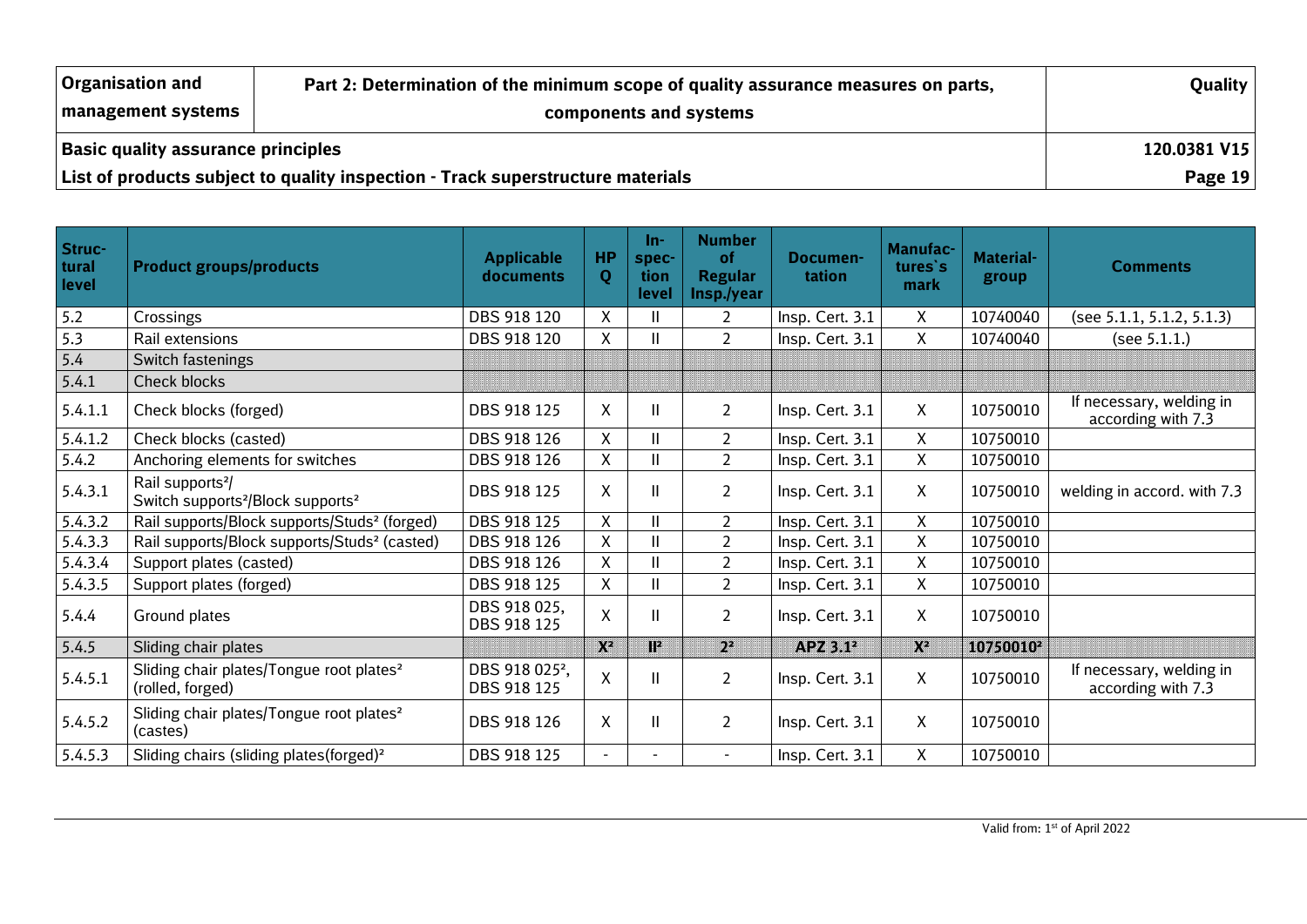| <b>Organisation and</b>                   | Part 2: Determination of the minimum scope of quality assurance measures on parts, | Quality |
|-------------------------------------------|------------------------------------------------------------------------------------|---------|
| management systems                        |                                                                                    |         |
| <b>Basic quality assurance principles</b> | 120.0381 V15                                                                       |         |
|                                           | List of products subject to quality inspection - Track superstructure materials    | Page 20 |

| Struc-<br>tural<br>level | <b>Product groups/products</b>                                                                       | <b>Applicable</b><br>documents | <b>HPQ</b> | -ln<br>spec-<br>tion<br><b>level</b> | <b>Number</b><br>οf<br><b>Regular</b><br>Insp./year | Documen-<br>tation | <b>Manufac-</b><br>tures's<br>mark | <b>Material-</b><br>group | <b>Comments</b>             |
|--------------------------|------------------------------------------------------------------------------------------------------|--------------------------------|------------|--------------------------------------|-----------------------------------------------------|--------------------|------------------------------------|---------------------------|-----------------------------|
| 5.4.6                    | Check rail support plates                                                                            |                                |            |                                      |                                                     |                    |                                    |                           |                             |
| 5.4.6.1                  | Check rail support plates (forged)                                                                   | DBS 918 025                    | Χ          |                                      | $\overline{2}$                                      | Insp. Cert. 3.1    | X                                  | 10750010                  | welding in accord. with 7.3 |
| 5.4.6.2                  | Check rail support plates (casted)                                                                   | DBS 918 126                    | X          |                                      | $\overline{2}$                                      | Insp. Cert. 3.1    | X                                  | 10750010                  |                             |
| 5.4.7                    | Down holders                                                                                         | DBS 918 025                    | Χ          |                                      | $\overline{2}$                                      | Insp. Cert. 3.1    | X                                  | 10750010                  |                             |
| 5.4.8                    | Stuffing box ring followers                                                                          | DBS 918 280                    | X          |                                      | $\overline{2}$                                      | Insp. Cert. 3.1    | X                                  | 10750020                  |                             |
| 5.4.9                    | Peak joint plates                                                                                    | DBS 918 025                    | X          |                                      | $\overline{2}$                                      | Insp. Cert. 3.1    | X                                  | 10750010                  |                             |
| 5.4.10                   | Central plates                                                                                       | DBS 918 025                    | Χ          |                                      | $\overline{2}$                                      | Insp. Cert. 3.1    | X                                  | 10750010                  |                             |
| 5.5                      | Switch bolts and -nuts/components                                                                    |                                |            | N.                                   |                                                     |                    |                                    |                           |                             |
| 5.5.1                    | Switch bolts in according low                                                                        | DBS 918 024                    | X          |                                      | $\overline{2}$                                      | Insp. Cert. 3.1    | X                                  | 10750010                  |                             |
| 5.5.2                    | Nuts in according low                                                                                | DBS 918 024                    | Χ          |                                      | $\overline{2}$                                      | Insp. Cert. 3.1    | X                                  | 10750010                  |                             |
| 5.5.3                    | Support plates                                                                                       | DBS 918 125                    | Χ          |                                      | $\overline{2}$                                      | Insp. Cert. 3.1    | X                                  | 10750010                  |                             |
| 5.6.                     | Switch setting systems                                                                               |                                |            | T                                    |                                                     |                    |                                    |                           |                             |
| 5.6.1                    | Lockings (of points), facing point locks, HRS-,<br>WKV-, WEV-, CKA-, EVZ-, EVH-lockings <sup>2</sup> | low-drawings                   | X          | Ш                                    | $\overline{2}$                                      | Insp. Cert. 3.1    | X                                  | 10740020                  | montiert                    |
| 5.6.1.1                  | Stoppers, guide pieces                                                                               |                                |            | T                                    |                                                     |                    |                                    |                           |                             |
| 5.6.1.1.1                | Stoppers, guide pieces (forged)                                                                      | DBS 918 125                    | X          |                                      | $\overline{2}$                                      | Insp. Cert. 3.1    | X                                  | 10740020                  |                             |
| 5.6.1.1.2                | Schieberstangen (solid material)                                                                     | DBS 918 025                    | Χ          |                                      | $\overline{2}$                                      | Insp. Cert. 3.1    | X                                  | 10740020                  |                             |
| 5.6.1.2                  | Detector rods, coupling rods in accord. low                                                          | DBS 918 125                    | X          | Ш                                    | $\overline{2}$                                      | Insp. Cert. 3.1    | X                                  | 10740020                  | welding in accord. with 7.3 |
| 5.6.1.3                  | Permanent locking devices                                                                            | DBS 918 125                    | X          |                                      | $\overline{2}$                                      | Insp. Cert. 3.1    | X                                  | 10750010                  |                             |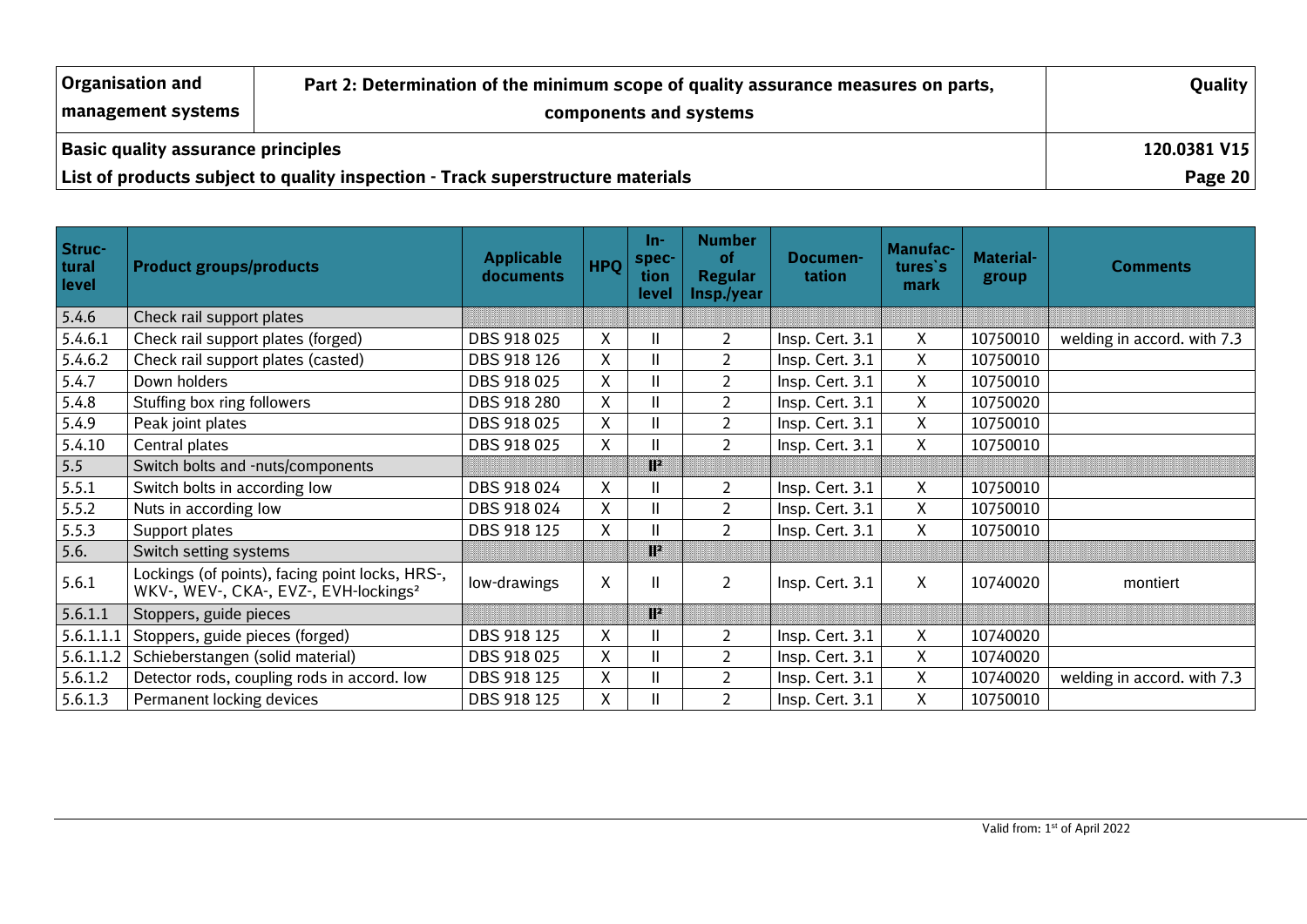| <b>Organisation and</b>                                                         | Quality                |  |
|---------------------------------------------------------------------------------|------------------------|--|
| management systems                                                              | components and systems |  |
| <b>Basic quality assurance principles</b>                                       | 120.0381 V15           |  |
| List of products subject to quality inspection - Track superstructure materials | Page 21                |  |

| Struc-<br>tural<br>level | <b>Product groups/products</b>                                         | <b>Applicable</b><br>documents            | <b>HPQ</b>         | -ln<br>spec-<br>tion<br>level | <b>Number</b><br>οf<br><b>Regular</b><br>Insp./year | Documen-<br>tation | Manu-<br>fac-<br>tures's<br>mark | <b>Material-</b><br>group | <b>Comments</b>             |
|--------------------------|------------------------------------------------------------------------|-------------------------------------------|--------------------|-------------------------------|-----------------------------------------------------|--------------------|----------------------------------|---------------------------|-----------------------------|
| 5.6.1.4                  | Locking clamps, latches                                                |                                           |                    | T.                            |                                                     |                    |                                  |                           |                             |
| 5.6.1.4.1                | Locking clamp bolts                                                    | DBS 918 024                               | X                  | Ш                             | $\overline{2}$                                      | Insp. Cert. 3.1    | X                                | 10740020                  |                             |
| 5.6.1.4.2                | Locking piecees bolt/clamping bands                                    | DBS 918 024                               | X                  | $\mathbf{II}$                 | $\overline{2}$                                      | Insp. Cert. 3.1    | $\mathsf{X}$                     | 10740020                  |                             |
| 5.6.1.4.3                | Blocks with threaded bolt                                              | DBS 918 125                               | X                  | Ш                             | $\overline{2}$                                      | Insp. Cert. 3.1    | X                                | 10740020                  |                             |
| 5.6.1.4.4                | Guide pieces                                                           | DBS 918 125                               | X                  | Ш                             | $\overline{2}$                                      | Insp. Cert. 3.1    | X                                | 10740020                  |                             |
| 5.6.1.4.5                | point locking bars/Locking anchors<br>(clamping bolts, clamping bands) | DBS 918 125                               | X                  | Ш                             | $\overline{2}$                                      | Insp. Cert. 3.1    | X                                | 10740020                  |                             |
|                          | 5.6.1.4.6   Locking plates                                             | DBS 918 125                               | X                  | Ш                             | $\overline{2}$                                      | Insp. Cert. 3.1    | X                                | 10740020                  |                             |
|                          | $5.6.1.4.7$ Lock catches                                               | DBS 918 125                               | $\mathsf{X}$       | $\mathbf{II}$                 | $\overline{2}$                                      | Insp. Cert. 3.1    | $\mathsf{X}$                     | 10740020                  |                             |
|                          | 5.6.1.4.8   Locking boxes/locking tuppets                              | DBS 918 125                               | X                  | Ш                             | $\overline{2}$                                      | Insp. Cert. 3.1    | X                                | 10740020                  |                             |
|                          | 5.6.1.4.9   Pin joint to stretchers/bar brackets <sup>2</sup>          | DBS 918 125,<br>DBS 918 126 <sup>2</sup>  | $\pmb{\mathsf{X}}$ | $\mathbf{II}$                 | $\overline{2}$                                      | Insp. Cert. 3.1    | X                                | 10740020                  | welding in accord. with 7.3 |
| 5.6.2                    | Frog <sup>2</sup> - and Switch blade rolling devices                   | low-drawings                              | X                  | Ш                             | $\overline{2}$                                      | Insp. Cert. 3.1    | X                                | 10740030                  | montiert                    |
| 5.7                      | Sleeper connecting plates                                              |                                           |                    |                               |                                                     |                    |                                  |                           |                             |
| 5.7.1                    | Sleeper connecting plates (unpadded)                                   | DBS 918 025 <sup>2</sup> ;<br>DBS 918 126 | $\mathsf{X}$       | $\mathbf{II}$                 | $\overline{2}$                                      | Insp. Cert. 3.1    | X                                | 10750010                  | welding in accord. with 7.3 |
| 5.7.2                    | Sleeper connecting plates (padded)                                     | DBS 918 145-2                             | $\mathsf{X}$       | Ш                             | $\overline{2}$                                      | Insp. Cert. 3.1    | X                                | 10750010                  |                             |
| 5.8                      | Coupling joint plates                                                  | DBS 918 126                               | X                  | Ħ                             | $\overline{2}$                                      | Insp. Cert. 3.1    | X                                | 10750010                  |                             |
| 5.9                      | Special constructions<br>(rail slippers, lift bridge devices, etc.)    | low-drawings                              | $\pmb{\mathsf{X}}$ | Ш                             | $\overline{2}$                                      | Insp. Cert. 3.1    | X                                |                           |                             |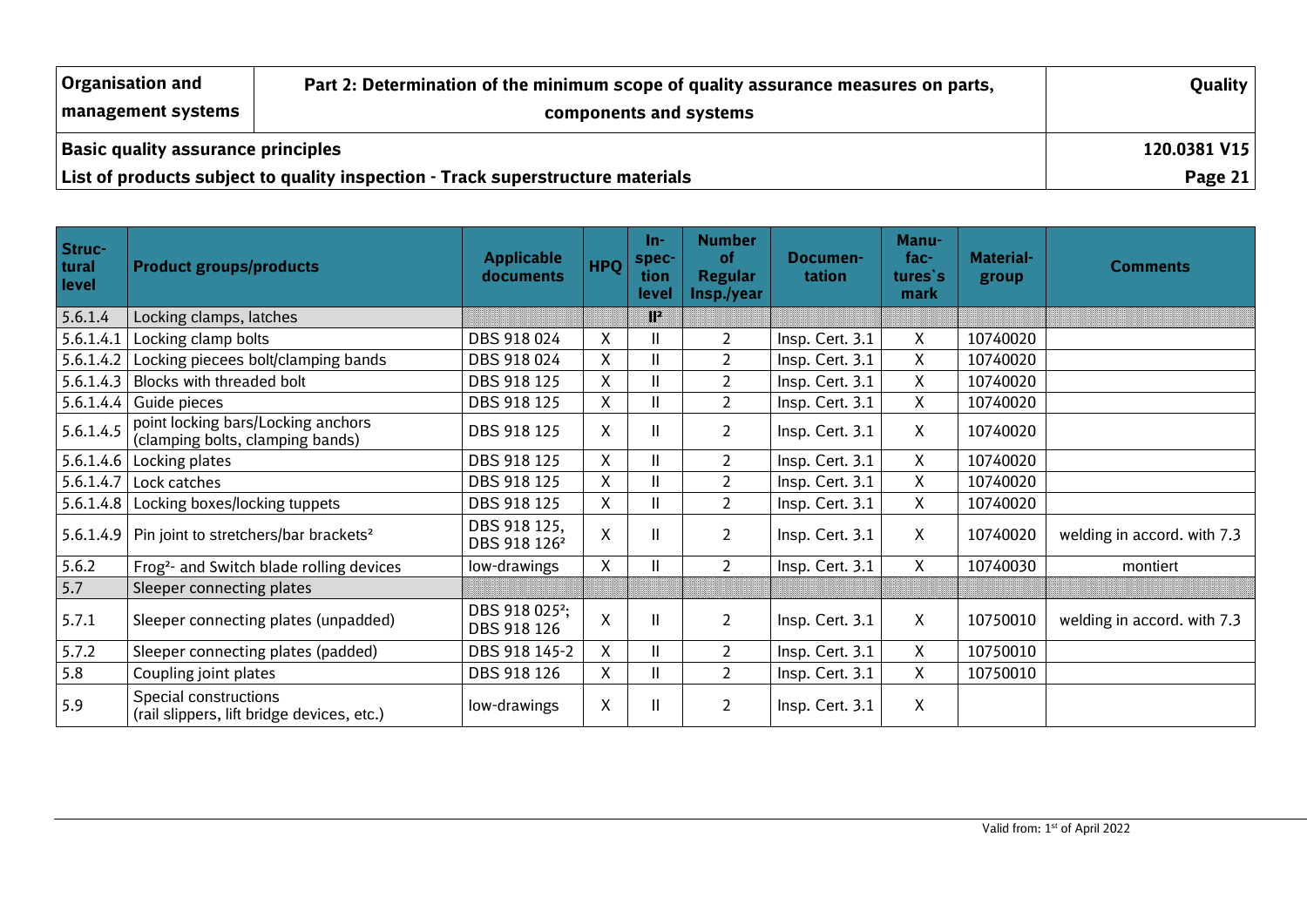| <b>Organisation and</b>                                                         | Part 2: Determination of the minimum scope of quality assurance measures on parts, | Quality |
|---------------------------------------------------------------------------------|------------------------------------------------------------------------------------|---------|
| <b>Imanagement systems</b>                                                      | components and systems                                                             |         |
| <b>Basic quality assurance principles</b>                                       | 120.0381 V15                                                                       |         |
| List of products subject to quality inspection - Track superstructure materials | Page $22$                                                                          |         |

| Struc-<br>tural<br>level | <b>Product groups/products</b>             | <b>Applicable</b><br>documents | <b>HPQ</b>   | $In-$<br>spec-<br>tion<br><b>level</b> | <b>Number</b><br>οf<br><b>Regular</b><br>Insp./year | Documen-<br>tation | Manu-<br>$fac-$<br>tures's<br>mark | <b>Material-</b><br>group | <b>Comments</b>                                                      |
|--------------------------|--------------------------------------------|--------------------------------|--------------|----------------------------------------|-----------------------------------------------------|--------------------|------------------------------------|---------------------------|----------------------------------------------------------------------|
| $6\phantom{1}6$          | <b>Ballast</b>                             |                                |              | n                                      |                                                     |                    |                                    |                           |                                                                      |
| 6.1                      | Track ballast (new)                        |                                |              | n                                      |                                                     |                    |                                    |                           |                                                                      |
| 6.1.1                    | Track ballast (new)                        | DBS 918 061                    | X            | $\mathbf{H}$                           | 4                                                   |                    | $\sim$                             | 10730010                  | CE-marking,<br>> 6 % quantity supplied                               |
| 6.1.2                    | Track ballast (new)                        | DBS 918 061                    | X            | $\mathbf{I}$                           | $\overline{2}$                                      |                    | $\sim$                             | 10730010                  | CE-marking, $\geq 1$ %,<br>$\leq$ 6 % quantity supplied <sup>2</sup> |
| 6.1.3                    | Track ballast (new)                        | DBS 918 061                    | $\mathsf{X}$ | $\mathbf{H}$                           | $\mathbf{1}$                                        |                    | $\overline{\phantom{a}}$           | 10730010                  | CE-marking,<br>< 1 % quantity supplied                               |
| $6.2$                    | Track ballast (reconditioned) - mobile     |                                |              | Π                                      |                                                     |                    |                                    |                           |                                                                      |
| 6.2.1                    | Track ballast (reconditioned) - mobile     | DBS 918 061                    | X            | $\mathbf{H}$                           | 4                                                   |                    | $\sim$                             | 10770030                  | CE-marking,<br>> 6 % quantity supplied                               |
| 6.2.2                    | Track ballast (reconditioned) - mobile     | DBS 918 061                    | X            | $\mathbf{H}$                           | $\overline{2}$                                      |                    | $\blacksquare$                     | 10770030                  | CE-marking, $\geq 1$ %,<br>$\leq$ 6 % quantity supplied <sup>2</sup> |
| 6.2.3                    | Track ballast (reconditioned) - mobile     | DBS 918 061                    | $\mathsf{X}$ | $\mathbf{H}$                           | $\mathbf{1}$                                        |                    | $\blacksquare$                     | 10770030                  | CE-marking,<br>< 1 % quantity supplied                               |
| 6.3                      | Track ballast (reconditioned) - stationary |                                |              | Π                                      |                                                     |                    |                                    |                           |                                                                      |
| 6.3.1                    | Track ballast (reconditioned) - stationary | DBS 918 061                    | X            | $\mathbf{H}$                           | 4                                                   |                    | $\blacksquare$                     | 10770030                  | CE-marking,<br>> 6 % quantity supplied                               |
| 6.3.2                    | Track ballast (reconditioned) - stationary | DBS 918 061                    | X            | $\mathbf{I}$                           | $\overline{2}$                                      |                    | $\overline{\phantom{a}}$           | 10770030                  | CE-marking, $\geq 1$ %,<br>$\leq$ 6 % quantity supplied <sup>2</sup> |
| 6.3.3                    | Track ballast (reconditioned) - stationary | DBS 918 061                    | X            | $\mathbf{H}$                           | 1                                                   |                    | $\overline{\phantom{a}}$           | 10770030                  | CE-marking,<br>< 1 % quantity supplied                               |
| $6.4^{2}$                | Track ballast (reconditioned) - on track   | DBS 918 061                    | $\mathsf{X}$ | $\mathbf{II}$                          | $\mathbf{1}$                                        |                    | $\sim$                             | 10770030                  | CE-marking                                                           |
| $6.5^{2}$                | sub-ballast mats                           | DBS 918 071-1                  | X            | $\mathbf{H}$                           | $\overline{2}$                                      | Insp. Cert. 3.1    | X                                  | 10750020                  |                                                                      |